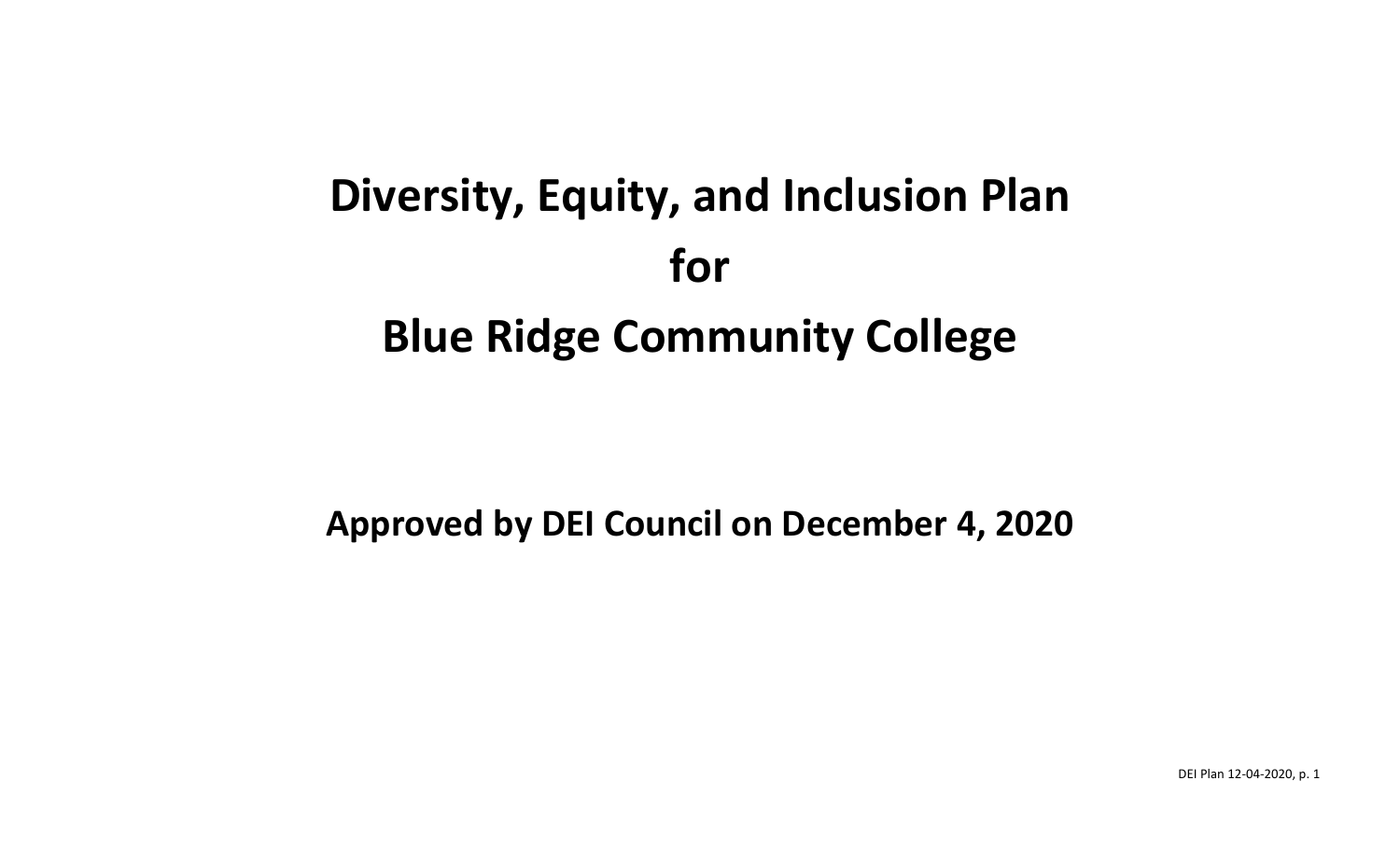### **Diversity, Equity, and Inclusion Statement**

BRCC embraces the diverse backgrounds, cultures, and experiences among its students, faculty, and staff. BRCC is committed to cultivating equitable learning opportunities and an inclusive campus environment through participatory shared governance in its decision-making processes.

Like the Virginia Community College System Task Force on Diversity (VCCS), in its 2014 report, BRCC recognizes that traditional definitions of diversity have, "centered on race and ethnicity, what some have termed 'inherent diversity'. Current definitions of diversity are broader and include gender, sexual orientation, economic background, nationality, disability, and other factors. The meaning of 'inclusion' is also challenging. While definitions of inclusion are not as prevalent as those for diversity, an inclusive environment can be defined as, "one in which the diverse backgrounds of individuals are leveraged to drive value and results by creating an environment in which employees feel involved, respected, valued and connected" (pg. 5).

Virginia Community College System policy "specifically prohibits discrimination on the basis of race, sex, color, national origin, religion, sexual orientation, gender identity, age, political affiliation, or against otherwise qualified persons with disabilities." This document is designed to address systemic biases such as, but not limited to, gender, racial, classbased, and ethnic biases.

#### **Definition of Terms**

For the purposes of the Diversity, Equity, and Inclusion Plan, the following terms have been defined as they relate to the specific community at Blue Ridge Community College:

- Diversity: "various races and ethnicities…different economic, geographic, and religious backgrounds…age, disabilities, and sexual orientation." (VCCS Task Force on Diversity Report, page 4).
- Equity: "Equity is the existence of an environment in which policies, practices and beliefs are grounded in the principle of fairness and that acknowledges structural racism, gender disparities and systemic poverty, while honoring the diversity of humanity. This environment explicitly prioritizes the success of all students to ensure that they have the necessary resources to fulfill their college and career goals." (VCCS Strategic Task Force, proposed definition, 2020).
- Inclusive environment: ". . .One in which the diverse backgrounds of individuals are leveraged to drive value and results by creating an environment in which employees feel involved, respected, valued and connected" (VCCS Task Force on Diversity Report, page 5).
- Nontraditional: As outlined by the VCCS, nontraditional students possess any one of the following characteristics: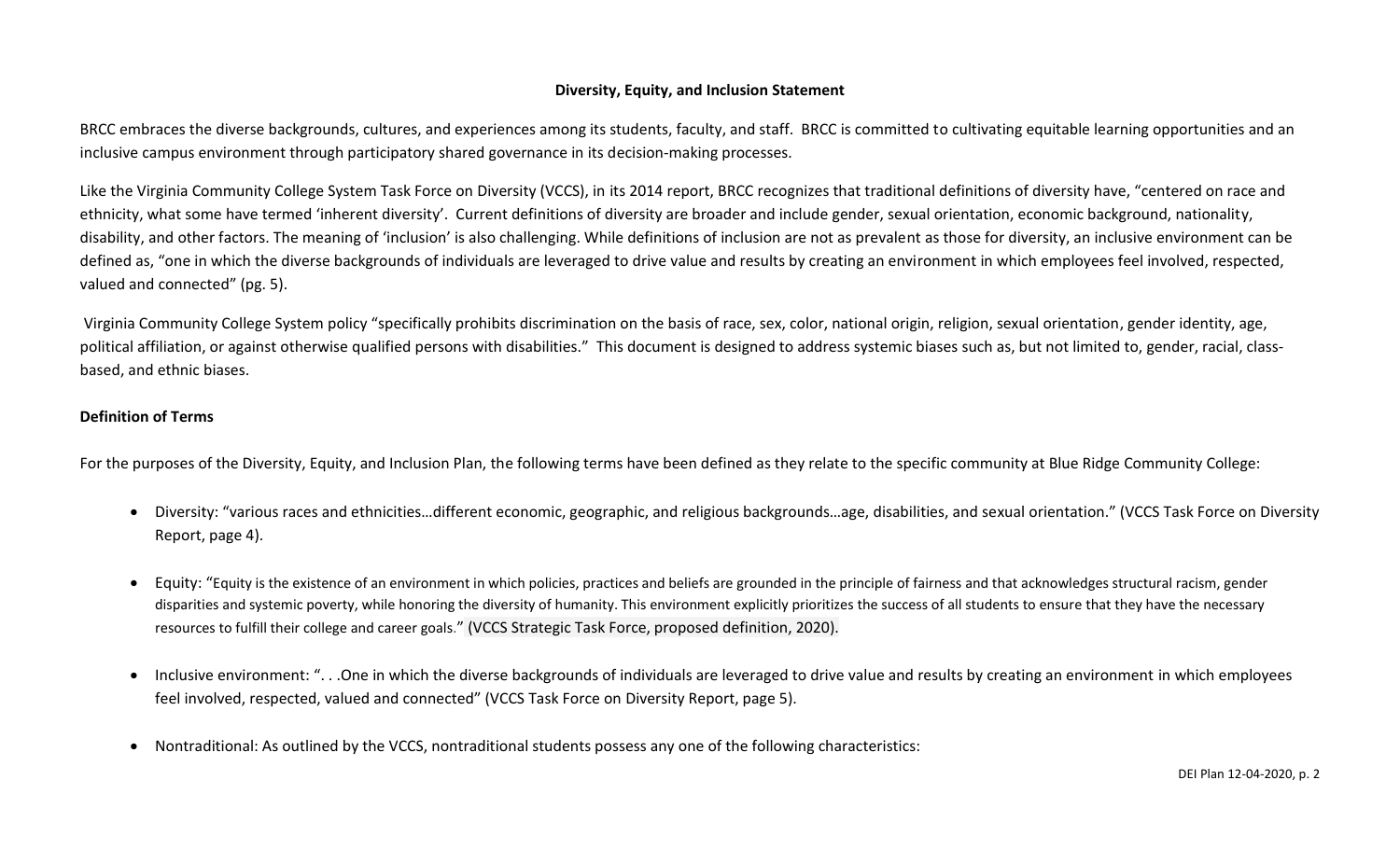- Delays enrollment into postsecondary education
- Attends school part-time
- Works full-time (employment is main priority of student, not student status)
- Financially independent (in terms of Financial Aid Eligibility)
- Has dependents other than spouse
- Has a GED, other nontraditional diploma, or no secondary credential
- Underrepresented populations (URP): SCHEV identified population including students who are low‐income Pell recipients, who reside in a specific domicile, are first generation, or are of minority ethnicity or race. At BRCC this could also include the gender and disability status of individuals who are not adequately represented within the student body, leadership positions, committees, and other areas of the BRCC community.
- Leadership Positions at the College: All administrators and the Head Librarian, Director of Information Technology, Coordinator of Public Relations, Chief of Police, Financial Aid Director, Financial Services Manager, Buildings and Grounds Supervisor, and Director of Human Resources.

#### **Rationale**

BRCC is and will continue to become more diverse to reflect our everchanging community. As part of our mission to provide open access and learning opportunities for our entire community, we affirm our commitment to become a national leader in quality and accessibility of our academic programs through the following strategic diversity, equity, and inclusion goals:

- A structure/framework of responsibility and accountability for increasing campus diversity,
- An inclusive campus climate,
- Equitable access and opportunity for a quality education,
- A campus workforce that reflects the diversity of the College's service area,
- On-going diversity, equity, and inclusion training and development for employees and students,
- Partnerships in our service areas to promote diversity on our campus and in our community, and
- Regular assessment, evaluation, and reporting about diversity, equity, and inclusion initiatives.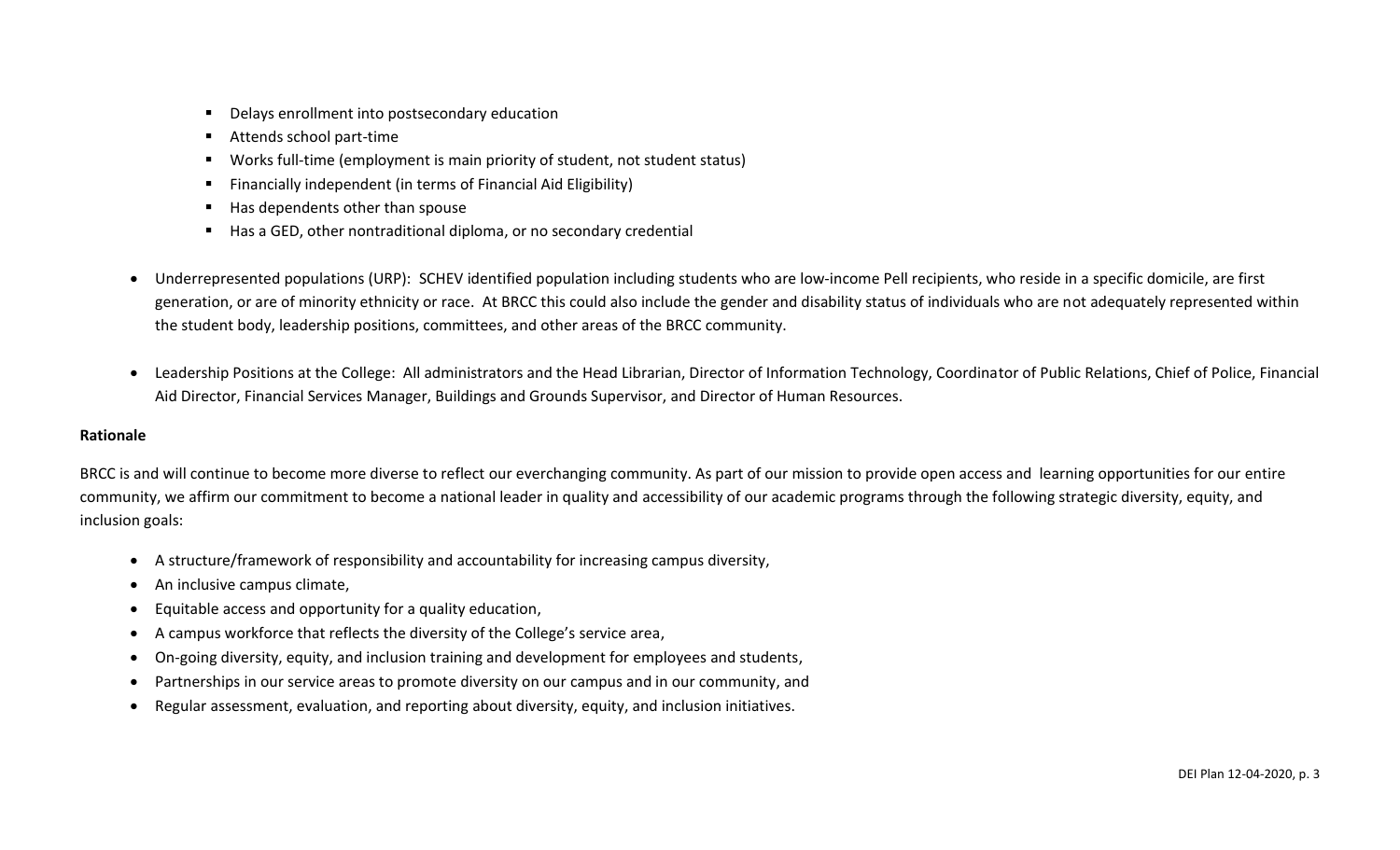BRCC acknowledges that addressing issues pertaining to diversity, equity, and inclusion involves complex and imprecise processes requiring a balance of sensitivity and fortitude. Our commitment to growth requires us to acknowledge past shortcomings, and this may be disquieting. Yet, it is a vital step to moving forward. Creating an equitable and inclusive institution is an ongoing journey towards ideals that may never be fully attained. As such, we will strive for continual progress, reaching for high goals instead of maintaining the status quo simply to avoid uneasiness or failure. In our quest for betterment, we promise to listen with open minds and see in the spirit of learning.

#### **Goals, Strategies, and Action Items**

The strategies and action items BRCC will use to achieve these goals are provided in the tables below.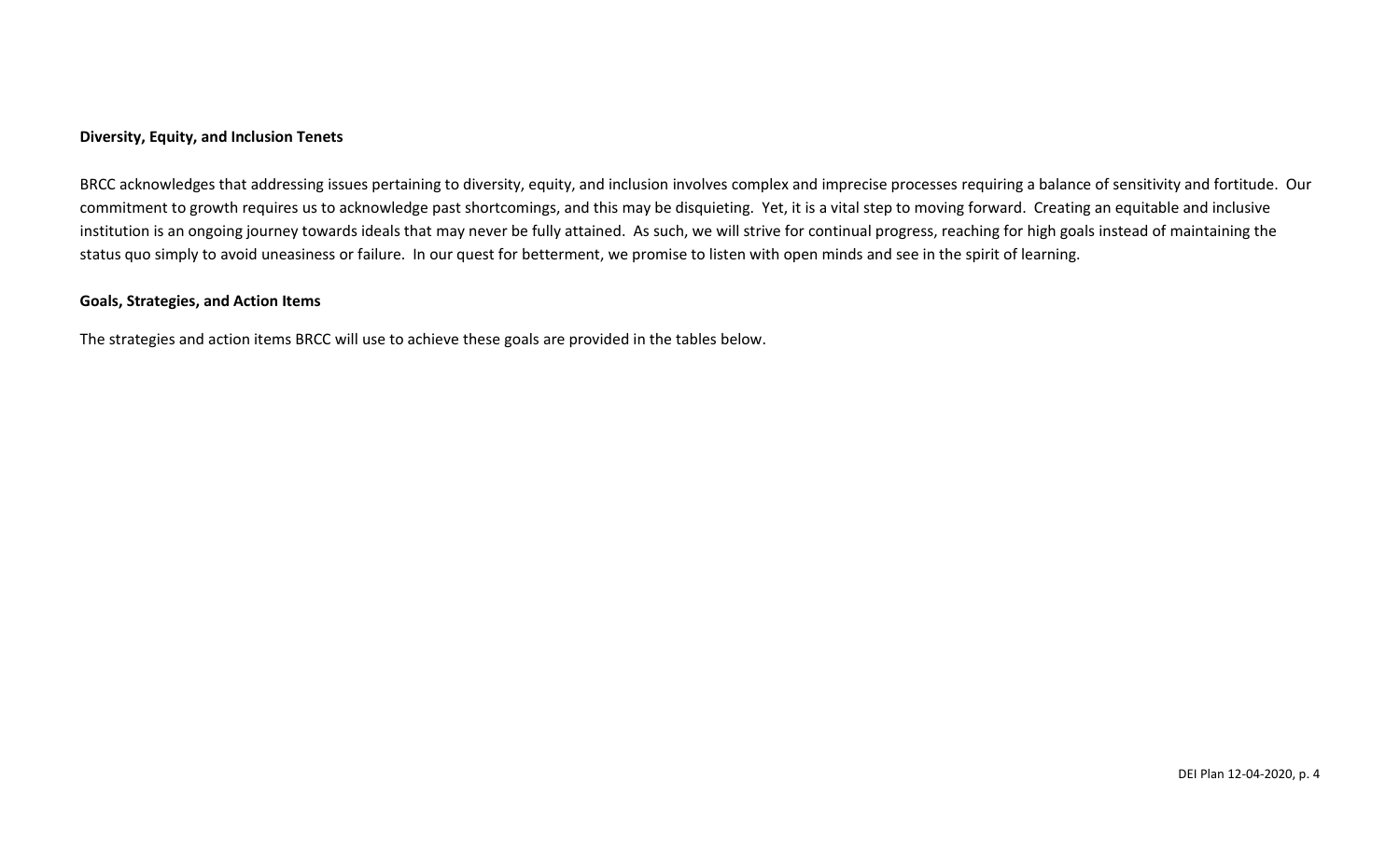| <b>Category: Responsibility and Accountability</b><br>Goal: A structure/framework of responsibility, accountability, and recognition for increasing campus diversity. |                                                                                                                                                                                    |                           |                                                                                                                                                                                                                                                                                                                                                                                                                                                                                      |                        |  |  |
|-----------------------------------------------------------------------------------------------------------------------------------------------------------------------|------------------------------------------------------------------------------------------------------------------------------------------------------------------------------------|---------------------------|--------------------------------------------------------------------------------------------------------------------------------------------------------------------------------------------------------------------------------------------------------------------------------------------------------------------------------------------------------------------------------------------------------------------------------------------------------------------------------------|------------------------|--|--|
| Strategy                                                                                                                                                              | <b>Action Items</b>                                                                                                                                                                | <b>CDO</b><br>Coordinator | <b>Notes</b>                                                                                                                                                                                                                                                                                                                                                                                                                                                                         | Priority -<br>Timeline |  |  |
| Establish a framework within the current Governance<br>structure to identify, develop, and administer diversity,<br>equity, and inclusion (DEI) initiatives.          | Delineate framework for identifying,<br>developing, and administering DEI<br>initiatives in the DEI Plan.                                                                          | N/A                       | Dr. Downey appointed three Co-Diversity Officers<br>to work closely with Planning and the other<br>Governance committees to identify and address<br>needs in the areas of diversity, equity, and<br>inclusion. For diversity, equity, and inclusion<br>activities, the Co-Diversity Officers will report to<br>Dr. Young.                                                                                                                                                            | Complete               |  |  |
| Create a Diversity, Equity, and Inclusion (DEI) Council to<br>be chaired by a Co-Diversity Officer.                                                                   | The Diversity, Equity, and Inclusion<br>Council will meet approximately<br>once a month.<br>Working groups from the DEI<br>Council will be established to<br>implement strategies. | N/A                       | The Diversity, Equity, and Inclusion Council is open<br>to all BRCC employees. The Diversity Council will<br>utilize working groups to identify needs and<br>develop/implement strategies to address these<br>needs. The DEI Council will collaborate with<br>existing governance committees and BRCC<br>departments to identify needs and<br>develop/implement strategies to meet those<br>needs.<br>Dr. Panesar will chair the Diversity, Equity, and<br><b>Inclusion Council.</b> | Complete               |  |  |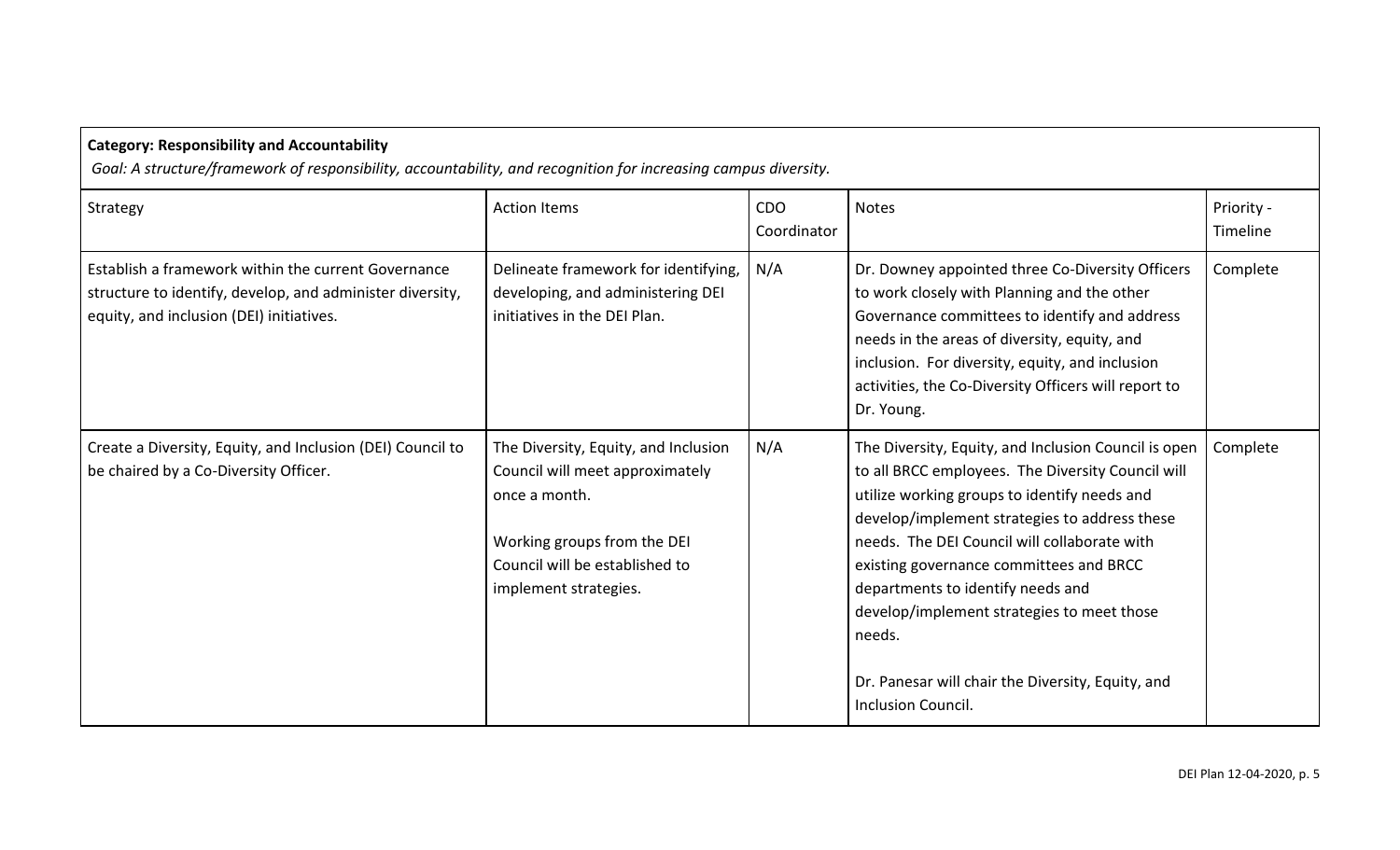| Designate Co- Diversity Officers (CDOs) for the College to<br>coordinate and facilitate the implementation of the<br>Diversity, Equity, and Inclusion plan.                                                                                                                                                                                                       | The CDOs will meet weekly to<br>coordinate and complete DEI<br>activities.<br>Individual CDOs will coordinate or<br>lead activities to complete specific<br>strategies. | N/A | Dr. Panesar, Ms. Pendry, and Ms. Kara will share<br>responsibility for implementing the DE&I Plan. As<br>appropriate, the Co-Diversity Officer responsible<br>for specific strategies will be specified in the plan.<br>The CDOs will report directly to Dr. Young for<br>diversity, equity, and inclusion activities. | Complete                                                  |
|-------------------------------------------------------------------------------------------------------------------------------------------------------------------------------------------------------------------------------------------------------------------------------------------------------------------------------------------------------------------|-------------------------------------------------------------------------------------------------------------------------------------------------------------------------|-----|------------------------------------------------------------------------------------------------------------------------------------------------------------------------------------------------------------------------------------------------------------------------------------------------------------------------|-----------------------------------------------------------|
| Designate a Co- Diversity Officer to serve as the liaison to<br>the VCCS.                                                                                                                                                                                                                                                                                         |                                                                                                                                                                         | N/A | Dr. Panesar will serve as the BRCC liaison to the<br>VCCS.                                                                                                                                                                                                                                                             | Complete                                                  |
| Encourage all College offices to support Diversity, Equity,<br>and Inclusion Plan strategies.                                                                                                                                                                                                                                                                     | Representatives from College offices<br>will identify how they will support<br>DEI activities.                                                                          | All |                                                                                                                                                                                                                                                                                                                        | High                                                      |
| Identify liaisons for different areas of college: 1)<br>Administration (HR/Deans/Pres Council/SACS/Buildings)<br>VP Council; 2) Faculty (courses-<br>design/delivery/scheduling; professional development);<br>3) Staff (Student Services, advising, disability, career svc,<br>career svc; prof. development); and 4) Workforce &<br>Continuing Education (WCE). | After identifying liaisons, add names<br>and/or positions to the plan.                                                                                                  | All |                                                                                                                                                                                                                                                                                                                        | In progress<br>Anticipated<br>completion:<br>January 2021 |
| Identify charges to Governance committees that pertain<br>to DEI.                                                                                                                                                                                                                                                                                                 | Add relevant charges to plan.<br>As appropriate, provide support and<br>coordination among committees<br>and other BRCC areas.                                          | All |                                                                                                                                                                                                                                                                                                                        | In progress<br>Anticipated<br>completion:<br>January 2021 |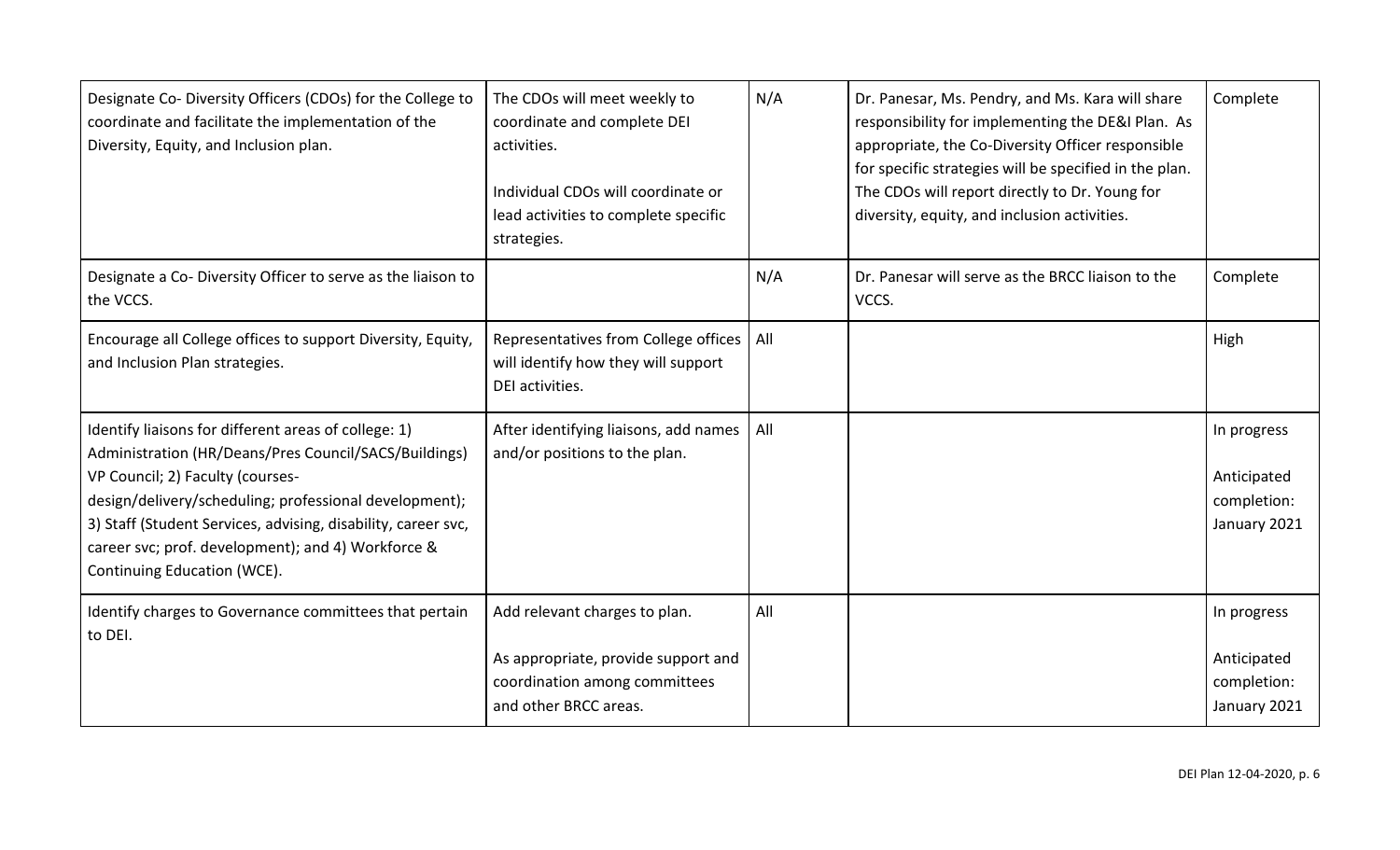|                                                                                                                           | Include Governance committee<br>activities pertaining to DEI in year-<br>end report.                                                                                                                                                                                    |           |                                                          |        |
|---------------------------------------------------------------------------------------------------------------------------|-------------------------------------------------------------------------------------------------------------------------------------------------------------------------------------------------------------------------------------------------------------------------|-----------|----------------------------------------------------------|--------|
| Develop webpage to include DEI statement and links to<br>information about activities, events.                            | Delineate process for adding<br>information to and modifying<br>webpage is clearly defined. This is<br>necessary because maintaining<br>webpage will require ongoing<br>coordination with multiple<br>offices/persons.<br>Identify who owns which pieces of<br>webpage. | CDO-Acad  |                                                          | Medium |
| Identify ways to recognize BRCC as a college to be<br>recognized for its activities and efforts.                          | Continually seek opportunities for<br>BRCC activities to be recognized<br>externally.<br>Highlight individuals' activities on<br>the DEI webpage.<br>Ongoing coordination with public<br>relations office to share activities<br>and successes to social media.         | All       |                                                          | Low    |
| Review College and course procedures to determine if<br>any need updating to support diversity, equity, and<br>inclusion. | Identification of college and course<br>procedures for review.                                                                                                                                                                                                          | CDO HR/PD | Convene a working group at the December 2020<br>meeting. | High   |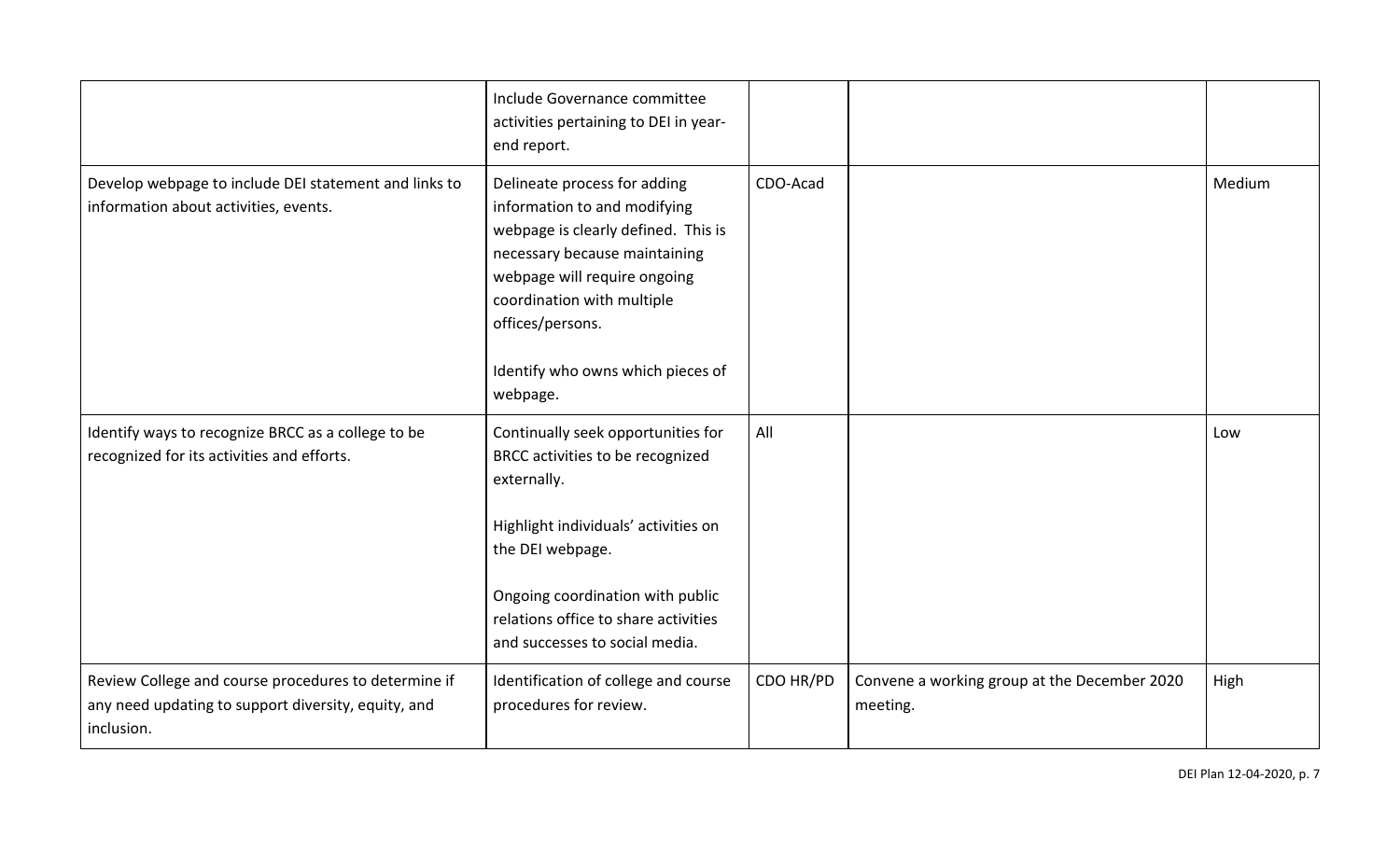|                                                                                                                                                           | Publish review and<br>recommendations for updates.<br>Identify method to evaluate impact<br>of updating procedures. |            | Utilize current research/literature to develop a<br>framework for reviewing procedures.<br>Individuals/pairs will review procedures and<br>report to Working Group. |            |
|-----------------------------------------------------------------------------------------------------------------------------------------------------------|---------------------------------------------------------------------------------------------------------------------|------------|---------------------------------------------------------------------------------------------------------------------------------------------------------------------|------------|
| Establish plan for regular reviewing BRCC procedures to<br>support diversity, equity, and inclusion.                                                      | Publish plan for reviewing BRCC<br>procedures to support diversity,<br>equity, and inclusion.                       | CDO HR/PD  | After completing BRCC procedures review,<br>working group will develop recommendation for<br>ongoing and/or future review.                                          | Med        |
| Review of VCCS policies and recommend updates to<br>support diversity, equity, and inclusion.                                                             | Publish review and<br>recommendations for updates.<br>Establish plan for ongoing reviews.                           | <b>TBD</b> | This may be part of VCCS activities.                                                                                                                                | <b>TBD</b> |
| Academic divisions will set annual goals and measures to<br>enhance equity and inclusion within the campus<br>community and academic programs.            | Publish goals and measures.                                                                                         | CDO-HR/PD  |                                                                                                                                                                     | Med        |
| WCE will set annual goals and measures to enhance<br>equity and inclusion within the campus community and<br>WCE classes.                                 | Publish goals and measures.                                                                                         | <b>TBD</b> |                                                                                                                                                                     | Med        |
| Encourage supervisors to include comments in faculty,<br>staff, and administrator evaluations about noteworthy<br>activities that support DEI activities. | A summary of supervisors'<br>comments about employees'<br>activities will be included in the DEI<br>Annual Report.  | CDO-HR/PD  | Supervisors will be asked to provide<br>recommendations for enhancing employees'<br>activities in future year.                                                      | Med        |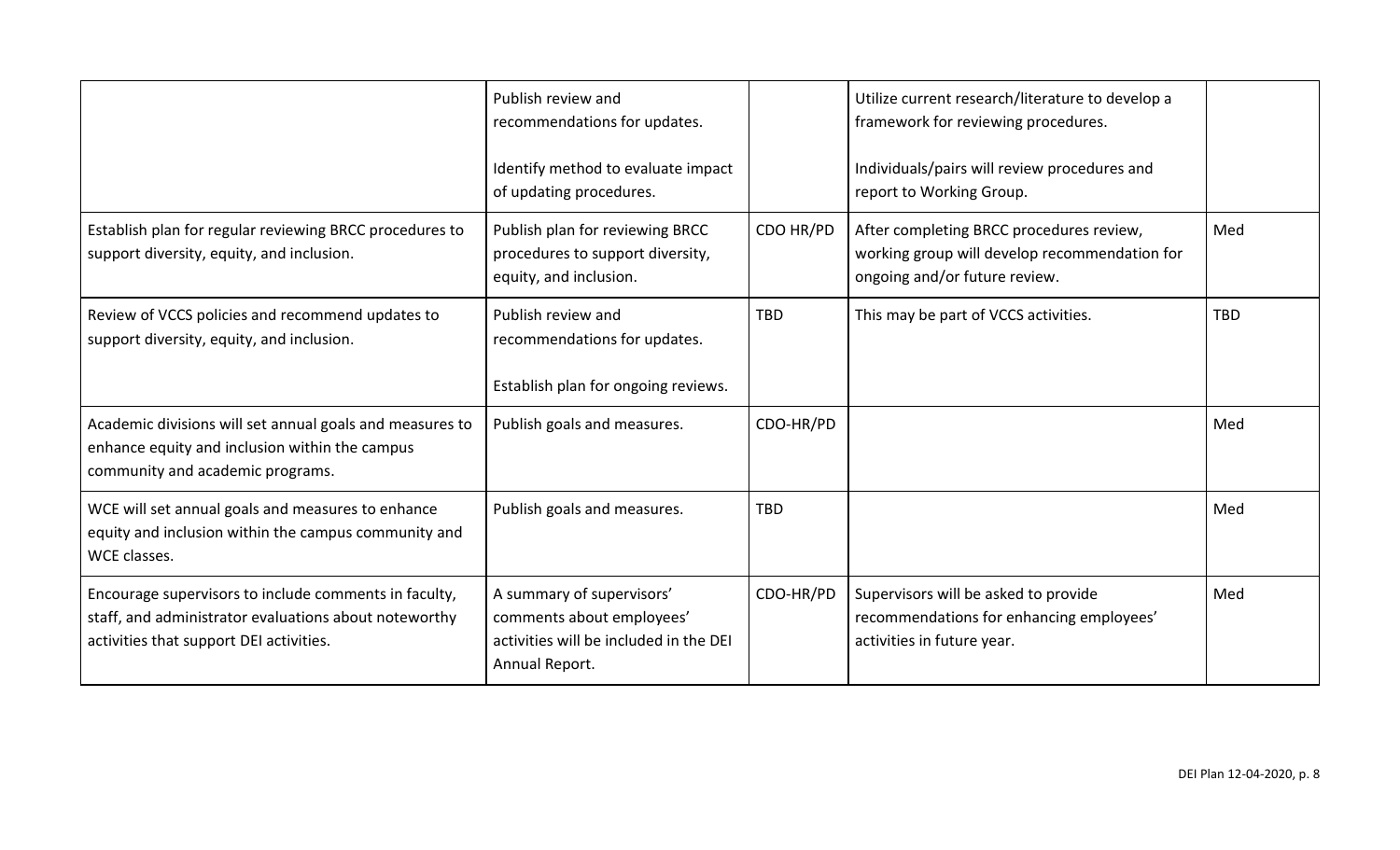| Emphasize leadership for diversity, equity, and inclusion $\Box$ Document evidence of leadership |                                   | CDO-HR/PD | Med |
|--------------------------------------------------------------------------------------------------|-----------------------------------|-----------|-----|
| related activities in performance evaluations of College                                         | for DEI activities and support in |           |     |
| administrators and supervisors.                                                                  | annual performance evaluations.   |           |     |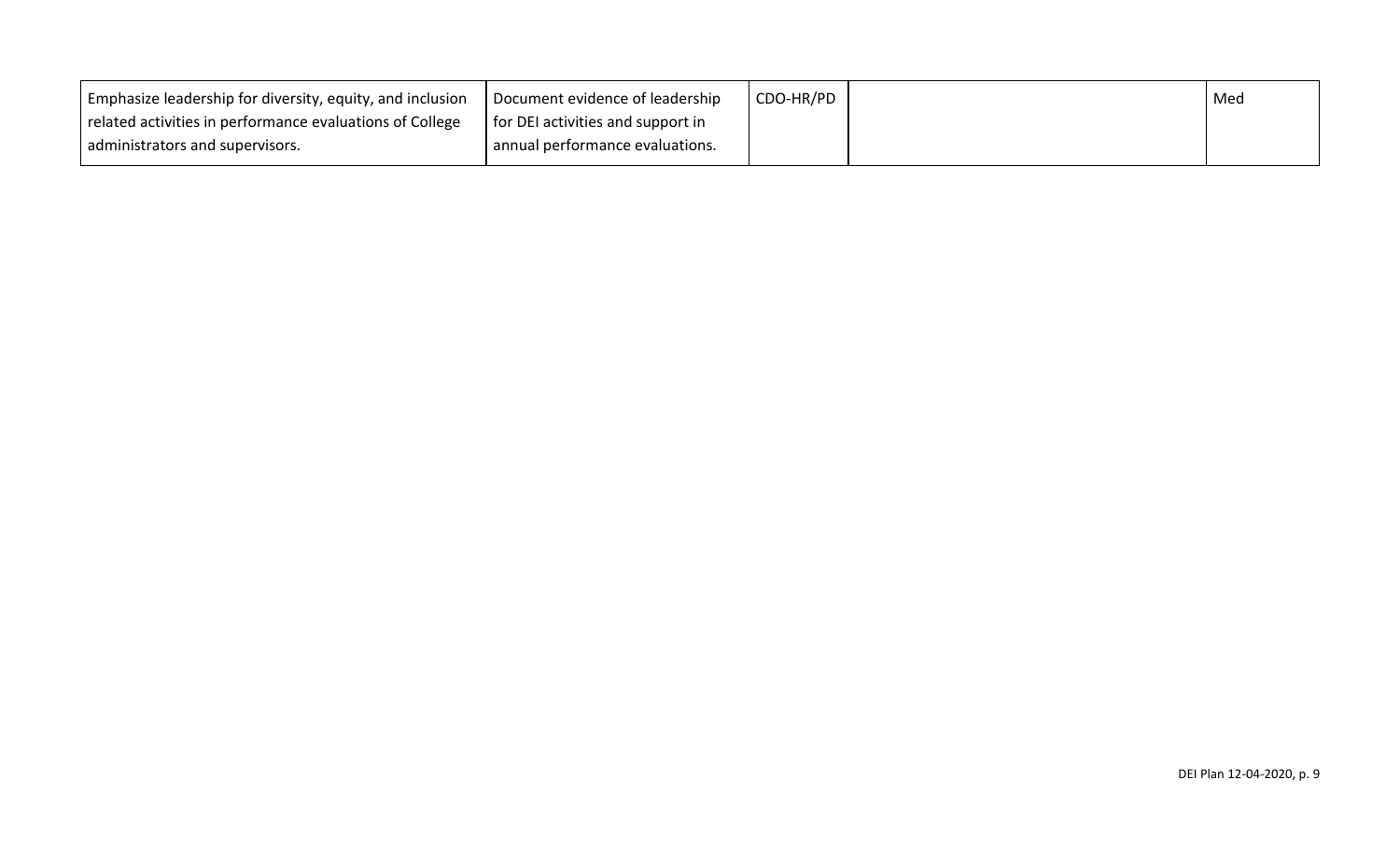| <b>Category: Campus Climate</b><br>Goal: An Inclusive Campus Climate                                                                     |                                                                                                                                                                                                      |                    |       |                                                                                  |
|------------------------------------------------------------------------------------------------------------------------------------------|------------------------------------------------------------------------------------------------------------------------------------------------------------------------------------------------------|--------------------|-------|----------------------------------------------------------------------------------|
| Strategy                                                                                                                                 | <b>Action Items</b>                                                                                                                                                                                  | CDO<br>Coordinator | Notes | Priority - Timeline                                                              |
| Develop and implement methods to assess current<br>campus climate regarding inclusivity for students and                                 | Develop Campus Climate Assessment.                                                                                                                                                                   | CDO-Acad           |       | In progress                                                                      |
| employees.                                                                                                                               | Deploy Campus Climate Assessment to faculty, staff, and students.<br>Utilize results of the Campus Climate Assessment for other strategies.                                                          |                    |       | <b>Campus Climate Assessment</b><br>Survey expected completion:<br>December 2020 |
| Use results of inclusivity assessments to identify<br>areas improving inclusivity and chart a path forward<br>to implement improvements. | Develop and implement plans for improving campus climate for<br>inclusivity.                                                                                                                         | All                |       | Ongoing                                                                          |
| Establish schedule and plan for regularly assessing<br>campus climate for inclusivity.                                                   | The schedule and methods for assessing campus climate for<br>inclusivity will be included in the Annual Report.                                                                                      | CDO-Acad           |       | Med                                                                              |
| Foster a physical campus environment that is<br>welcoming and attractive to diverse student,<br>employee, and community groups.          | Identification of strengths and weaknesses of physical environment<br>based on Campus Climate Assessment and other assessments.<br>Make recommendations for modifications to physical environment so | CDO-Acad           |       | <b>TBD</b>                                                                       |
|                                                                                                                                          | it is more welcoming and attractive to diverse student, employee,<br>and community groups.                                                                                                           |                    |       |                                                                                  |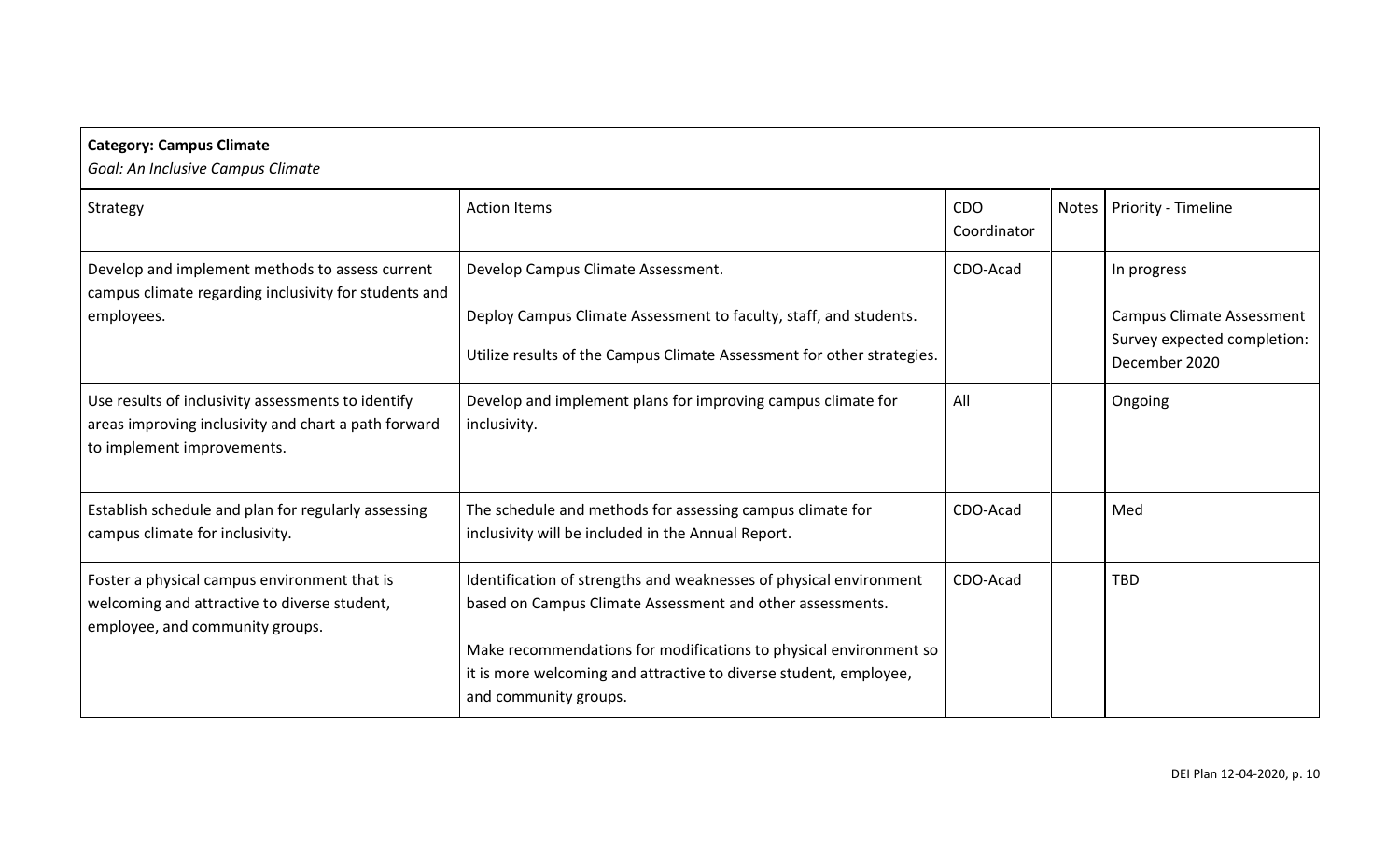| Foster a physical campus environment that supports<br>equitable learning opportunities.                                       | Identification of strengths and weaknesses of physical environment<br>based on Campus Climate Assessment and other assessments.                                                     | <b>TBD</b> | <b>TBD</b> |
|-------------------------------------------------------------------------------------------------------------------------------|-------------------------------------------------------------------------------------------------------------------------------------------------------------------------------------|------------|------------|
|                                                                                                                               | Make recommendations for modifications to physical environment so<br>it can better support equitable learning opportunities for diverse<br>student, employee, and community groups. |            |            |
| Foster a campus culture that is safe and accessible.                                                                          | Identification of strengths and weaknesses of campus culture based<br>on Campus Climate Assessment and other assessments.                                                           | <b>TBD</b> | <b>TBD</b> |
|                                                                                                                               | Make recommendations for modifications to physical environment to<br>improve safety and accessibility.                                                                              |            |            |
| Review Clery Act Report to identify areas of concern<br>regarding DEI.                                                        | Identification of areas of concern regarding DEI.                                                                                                                                   | CDO-HR/PD  | High       |
|                                                                                                                               | Make recommendations for improvement if needed.                                                                                                                                     |            |            |
| Design and implement cultural<br>awareness/competency programs and activities for<br>faculty, staff, students, and community. | Offer at least one cultural awareness/competency<br>seminar/workshop/activity each semester based on Campus Climate<br>Assessment for inclusivity.                                  | All        | Med        |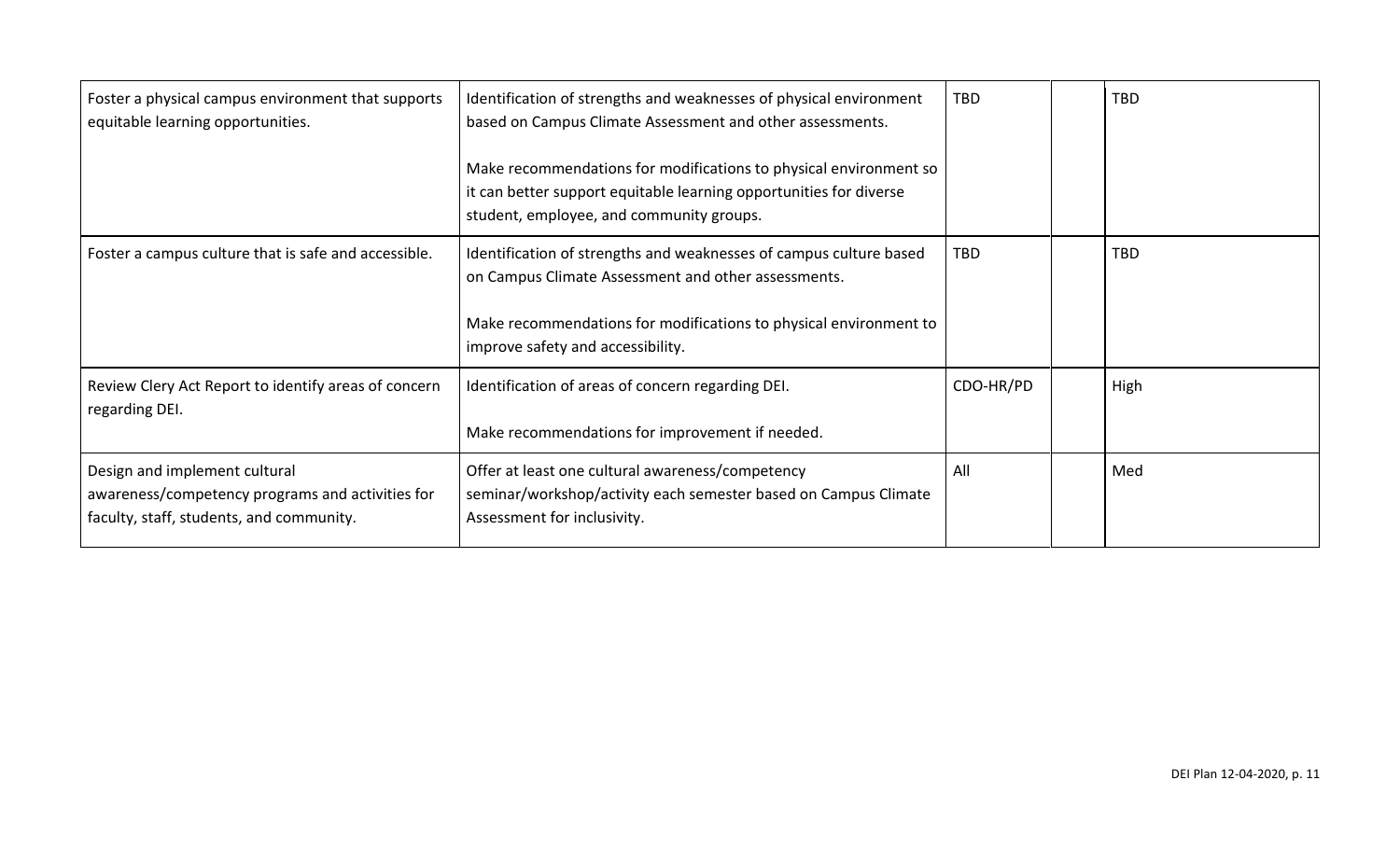| <b>Category: Student Access and Opportunity</b><br>Goal: Equitable access and opportunity for a quality education.                                                              |                                                                                                                                                              |                           |                              |
|---------------------------------------------------------------------------------------------------------------------------------------------------------------------------------|--------------------------------------------------------------------------------------------------------------------------------------------------------------|---------------------------|------------------------------|
| Strategy                                                                                                                                                                        | <b>Action Items</b>                                                                                                                                          | <b>CDO</b><br>Coordinator | Notes Priority -<br>Timeline |
| Student recruitment: Develop diversity, equity, and inclusive best<br>practices to increase enrollment for all populations including selected<br>URP across academic divisions. | Identify strengths and weaknesses in recruitment practices for all<br>populations by examining historical data for student groups<br>including selected URP. | CDO - Student<br>Affairs  | Med                          |
|                                                                                                                                                                                 | Identify best practices to increase recruitment across all<br>populations including for selected URP.                                                        |                           |                              |
|                                                                                                                                                                                 | As needed, set target for improving recruitment for student groups<br>including selected URP.                                                                |                           |                              |
|                                                                                                                                                                                 | Implement best practices.                                                                                                                                    |                           |                              |
|                                                                                                                                                                                 | Analyze data to determine whether target was met.                                                                                                            |                           |                              |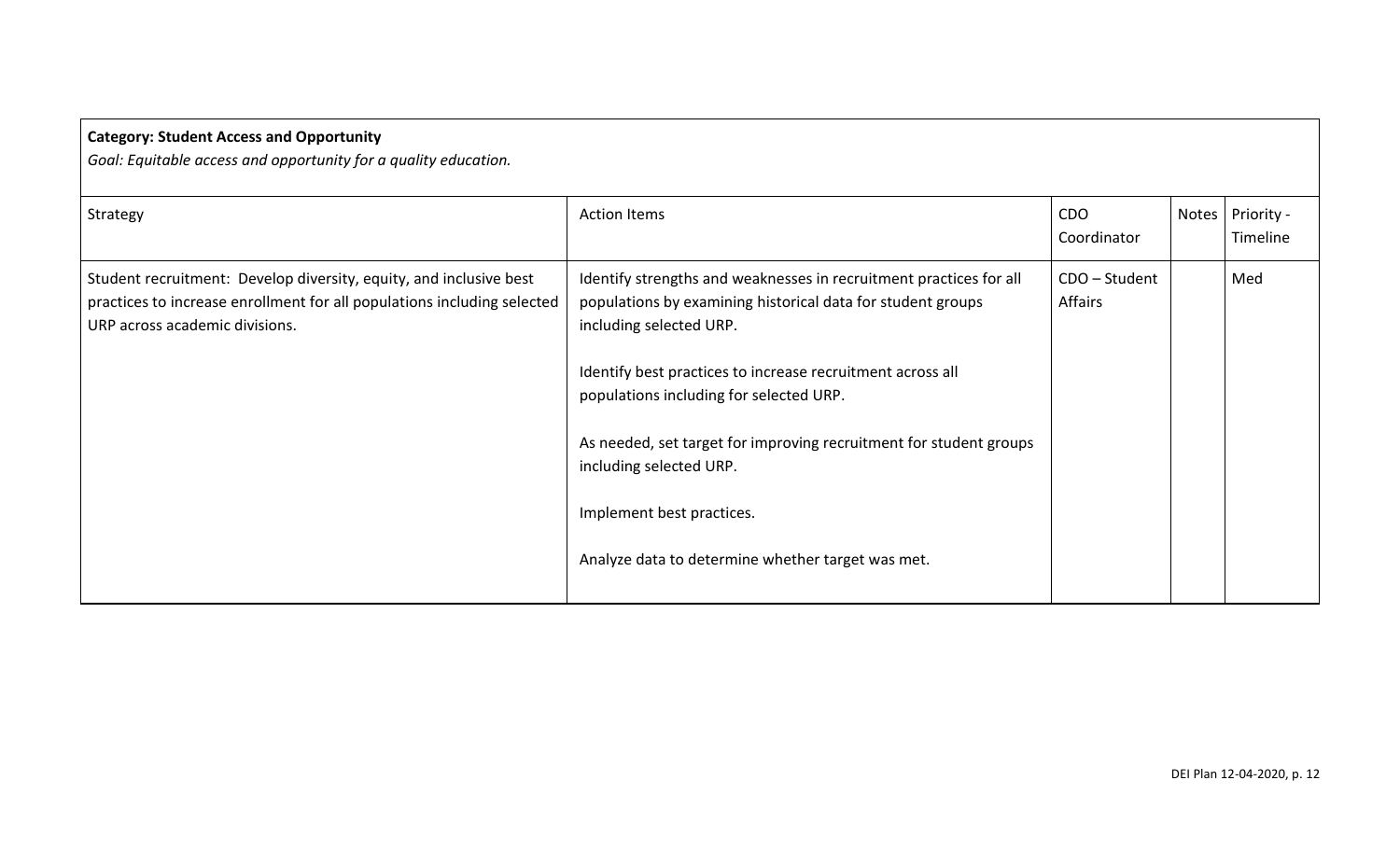| Student enrollment: Develop diversity, equity, and inclusive best<br>practices to promote enrollment for all populations including<br>selected URP for WCE classes. | Identify strengths and weaknesses in enrollment practices for all<br>populations by examining historical data for student groups<br>including selected URP.                | CDO - Student<br>Affairs | Med |
|---------------------------------------------------------------------------------------------------------------------------------------------------------------------|----------------------------------------------------------------------------------------------------------------------------------------------------------------------------|--------------------------|-----|
|                                                                                                                                                                     | Identify best practices to promote enrollment across all<br>populations.                                                                                                   |                          |     |
|                                                                                                                                                                     | As needed, set target for improving enrollment for student groups<br>including selected URP.                                                                               |                          |     |
|                                                                                                                                                                     | Implement best practices.                                                                                                                                                  |                          |     |
|                                                                                                                                                                     | Analyze data to determine whether target was met.                                                                                                                          |                          |     |
| Retention: Develop best practices that will increase retention rates<br>for all URP across academic divisions.                                                      | Identify strengths and weaknesses in current retention practices for<br>all student populations by examining historical data for student<br>groups including selected URP. | CDO - Student<br>Affairs | Med |
|                                                                                                                                                                     | Identify best practices to increase retention rates across all<br>populations including for selected URP.                                                                  |                          |     |
|                                                                                                                                                                     | As needed, set target for improving retention for student groups<br>including selected URP.                                                                                |                          |     |
|                                                                                                                                                                     | Implement best practices.                                                                                                                                                  |                          |     |
|                                                                                                                                                                     | Analyze data to determine whether target was met.                                                                                                                          |                          |     |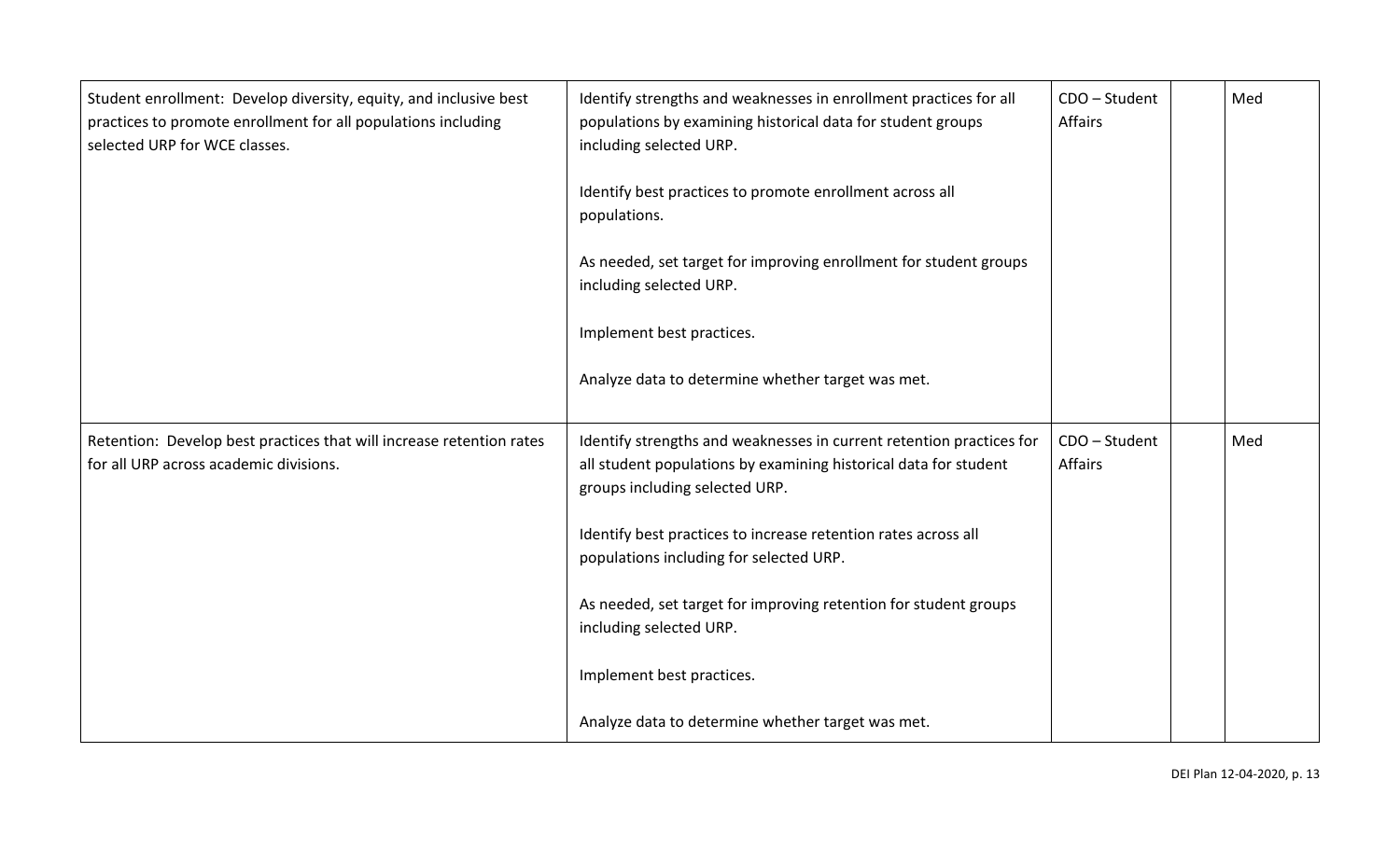| Return enrollment: Identify ways to increase return enrollment for<br>all groups including URP for WCE. | Identify strengths and weaknesses in current return enrollment<br>practices for all populations by examining historical data for<br>student groups including selected URP.<br>Document plan to implement strategies for improving return<br>enrollment.<br>As needed, set target for improving return enrollment for student<br>groups including selected URP.<br>Implement best practices.<br>Analyze data to determine whether target was met. | CDO - Student<br><b>Affairs</b> | Med |
|---------------------------------------------------------------------------------------------------------|--------------------------------------------------------------------------------------------------------------------------------------------------------------------------------------------------------------------------------------------------------------------------------------------------------------------------------------------------------------------------------------------------------------------------------------------------|---------------------------------|-----|
| Develop support services that will increase the transfer rates for<br>selected URP.                     | Examine data for transfer rates for selected URP.<br>Identify strengths and weaknesses in transfer support services for<br>all student groups including selected URP.<br>Develop and implement support services to increase transfer rates<br>across all populations including for selected URP.                                                                                                                                                 | <b>TBD</b>                      | Med |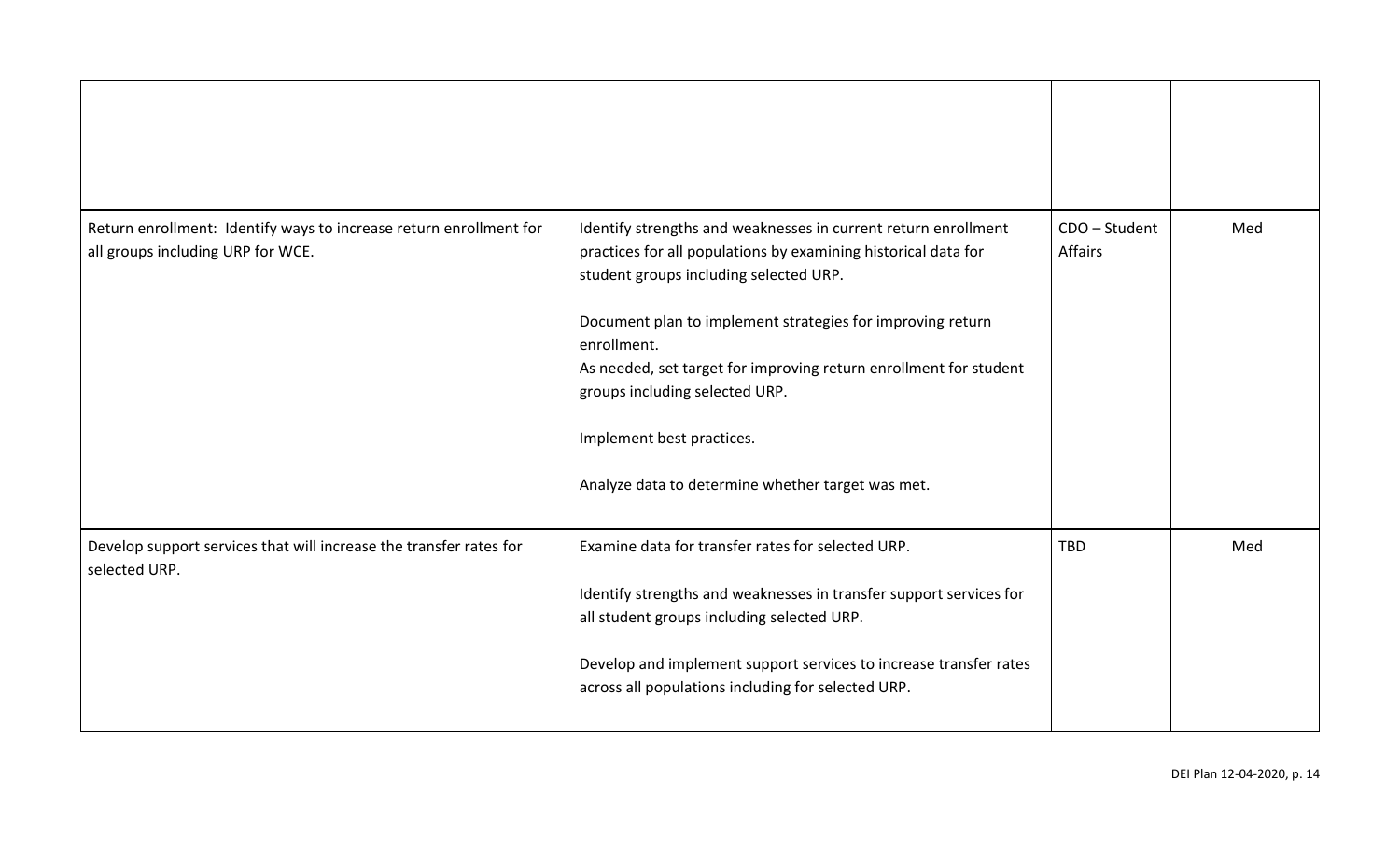|                                                                                   | As needed, set target for improving transfer rates for student<br>groups including selected URP.<br>Implement services.<br>Analyze data to determine whether target was met.                                                                                                                                                                                                                                                                                                                                                   |            |     |
|-----------------------------------------------------------------------------------|--------------------------------------------------------------------------------------------------------------------------------------------------------------------------------------------------------------------------------------------------------------------------------------------------------------------------------------------------------------------------------------------------------------------------------------------------------------------------------------------------------------------------------|------------|-----|
| Develop support services that will increase graduation rates for<br>selected URP. | Examine historical data for graduation rates for selected URP.<br>Identify strengths and weaknesses in support services to increase<br>graduation rates for all student groups including selected URPs.<br>Develop and implement support services to increase graduation<br>rates across all populations including for selected URP.<br>As needed, set target for improving graduation rates for student<br>groups including selected URP.<br>Implement support services.<br>Analyze data to determine whether target was met. | <b>TBD</b> | Med |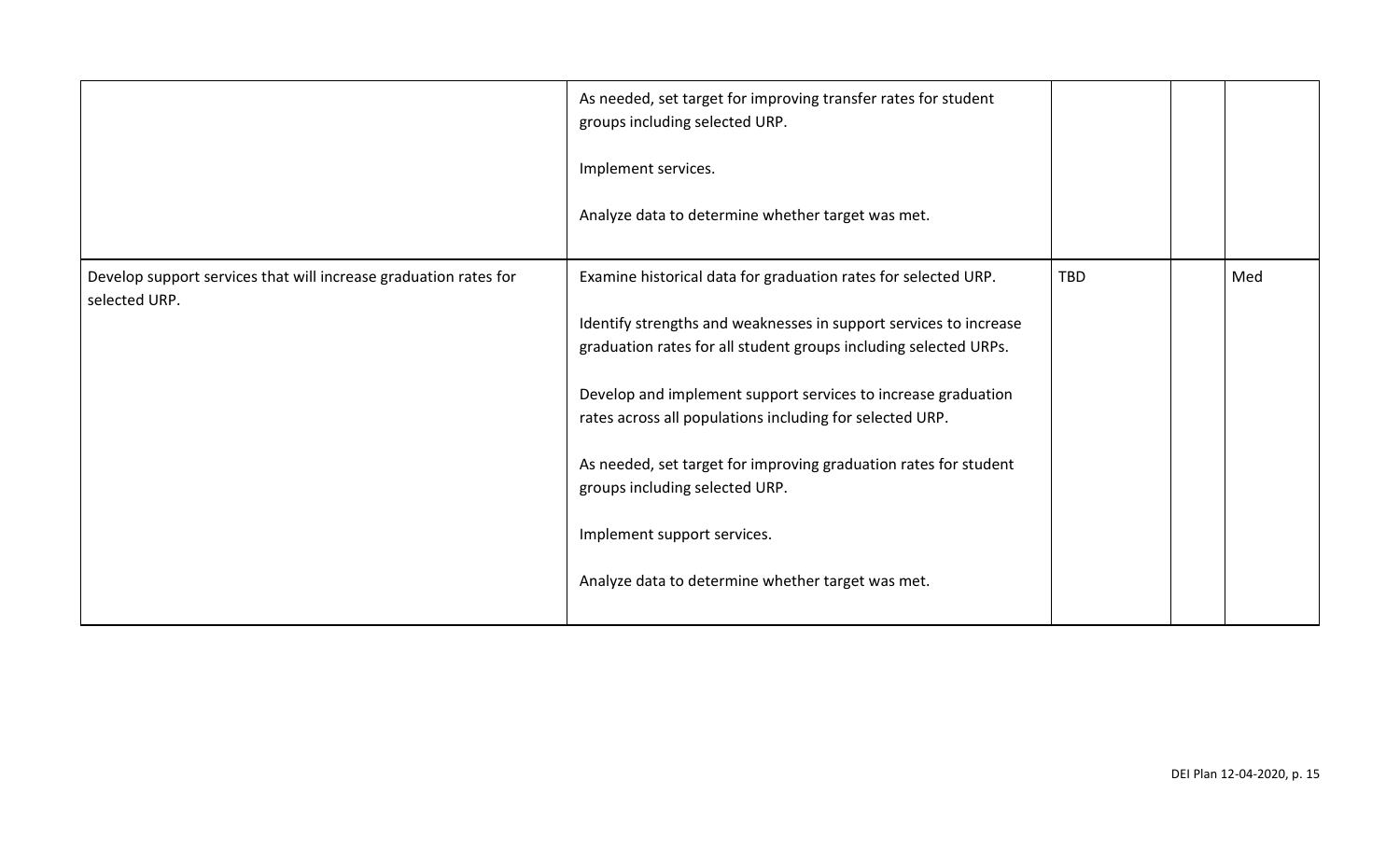| Increase opportunities for enhanced awareness of multicultural<br>issues and foster understanding for varying perspectives in the                | Establish idea bank for activities so employees and students can<br>make suggestions.    | All | High |
|--------------------------------------------------------------------------------------------------------------------------------------------------|------------------------------------------------------------------------------------------|-----|------|
| student body and campus community.                                                                                                               | Establish philosophy for prioritizing and implementing activities.                       |     |      |
|                                                                                                                                                  | Review ideas with Council at each meeting.                                               |     |      |
|                                                                                                                                                  | Establish ways to measure success of activities.                                         |     |      |
| Design and implement regular workshops, guest lectures, guest<br>speakers, etc. on diversity, equity and inclusion related topics and<br>issues. | Establish a way to determine College's needs, interest, and<br>availability of programs. | All | High |
|                                                                                                                                                  | Establish ways to measure participation in and success of activities.                    |     |      |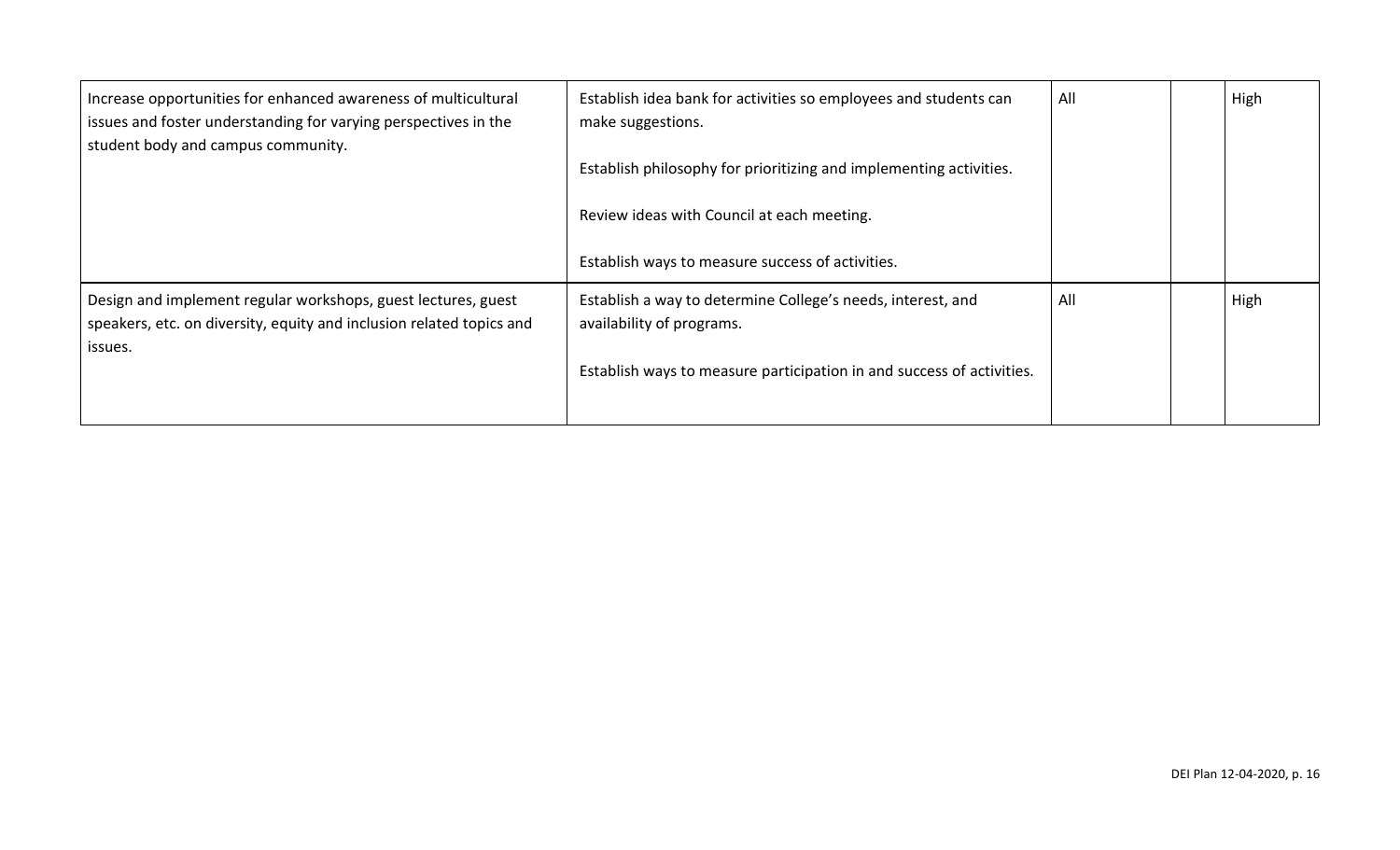| <b>Category: Employees Recruitment &amp; Retention</b><br>Goal: A campus workforce that reflects the diversity of the College's service area.          |                                                                                                                                                                                                                                                                   |                           |       |                        |  |  |
|--------------------------------------------------------------------------------------------------------------------------------------------------------|-------------------------------------------------------------------------------------------------------------------------------------------------------------------------------------------------------------------------------------------------------------------|---------------------------|-------|------------------------|--|--|
| Strategy                                                                                                                                               | <b>Action Items</b>                                                                                                                                                                                                                                               | <b>CDO</b><br>Coordinator | Notes | Priority -<br>Timeline |  |  |
| Develop and implement an HR cultural competency training process for all<br>search committee chairs.                                                   | Determine what is being done at VCCS level. Delineate<br>VCCS/HR/DCO duties.                                                                                                                                                                                      | <b>TBD</b>                |       | <b>TBD</b>             |  |  |
| Improve the success of search processes in identifying qualified URP<br>candidates for faculty (including adjunct) and full/part-time staff positions. | Identify strengths and weaknesses in current search<br>processes in identifying URP candidates.<br>Develop strategies for increasing the number of qualified<br>URP candidates.<br>Set measurable goals for increasing the number of<br>qualified UPR candidates. | <b>TBD</b>                |       | <b>TBD</b>             |  |  |
| Identify qualified URP candidates for tutor and work-study positions.                                                                                  | Develop strategies for increasing the number of qualified<br>URP candidates.<br>Set measurable goals for increasing the number of<br>qualified UPR candidates.<br>Report strategies that were implemented and whether<br>goals were met.                          | <b>TBD</b>                |       | <b>TBD</b>             |  |  |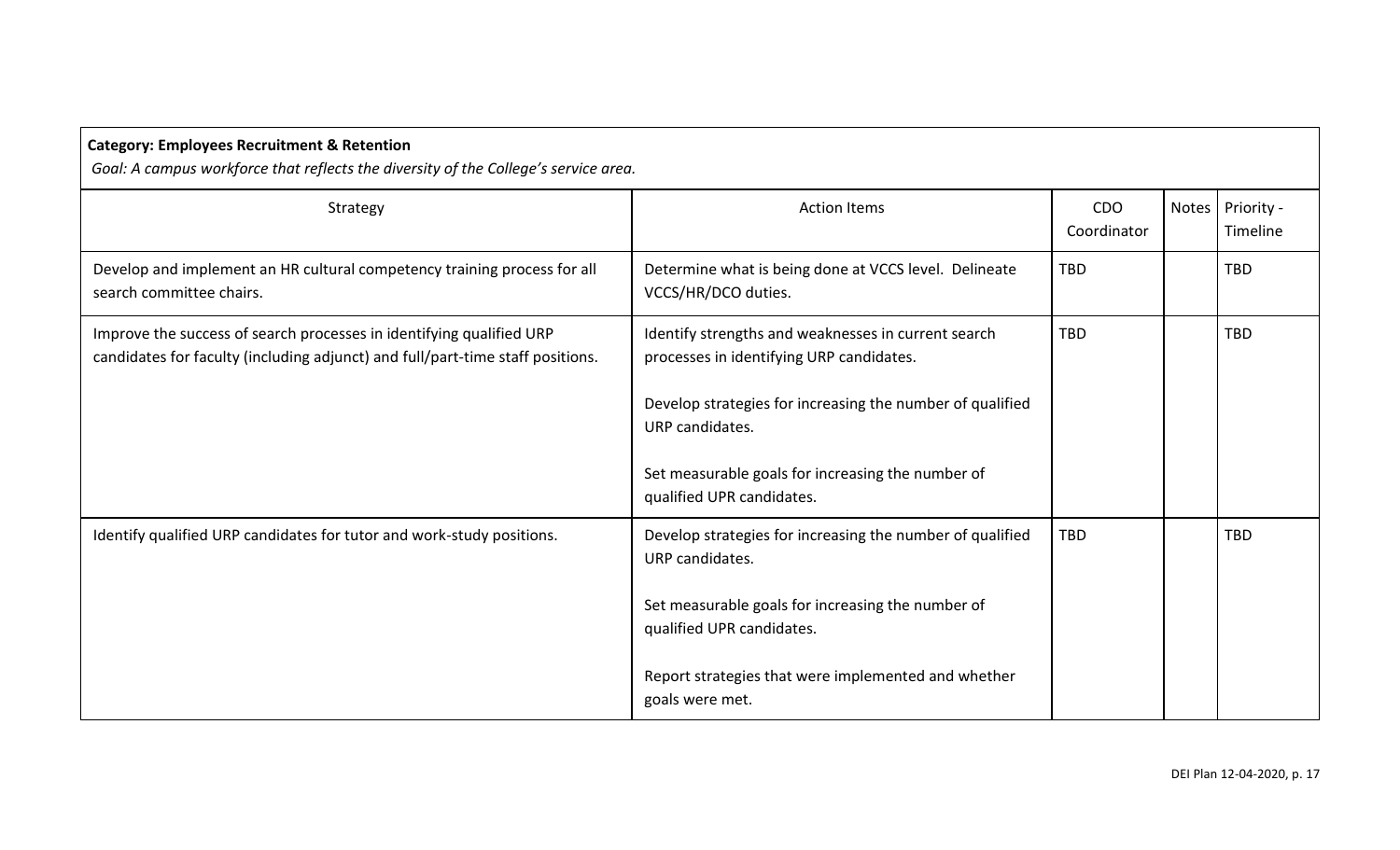| Identify and advertise in strategic markets designed to reach URP populations.                                                                               | List each job posting in at least one strategic market.                                                                                                                                                      | TBD    | Med  |
|--------------------------------------------------------------------------------------------------------------------------------------------------------------|--------------------------------------------------------------------------------------------------------------------------------------------------------------------------------------------------------------|--------|------|
| Create and implement a Faculty and Staff Mentoring Program.                                                                                                  | Create and implement a Faculty and Staff Mentoring<br>Program.<br>Include process for evaluating Mentoring Program.                                                                                          | CDO-HR | High |
| Engage ALL employees in recruitment efforts to aid in attracting diverse faculty<br>and staff to the college to create an equitable and inclusive workplace. | Set goals for representation from URP groups in search<br>committees.                                                                                                                                        | CDO-HR | Med  |
| Emphasize retaining and promoting high quality employees.                                                                                                    | Identify strengths and weaknesses in retaining and<br>promoting employees particularly those in URP groups.<br>Develop strategies for retaining and promoting employees<br>particularly those in URP groups. | CDO-HR | Med  |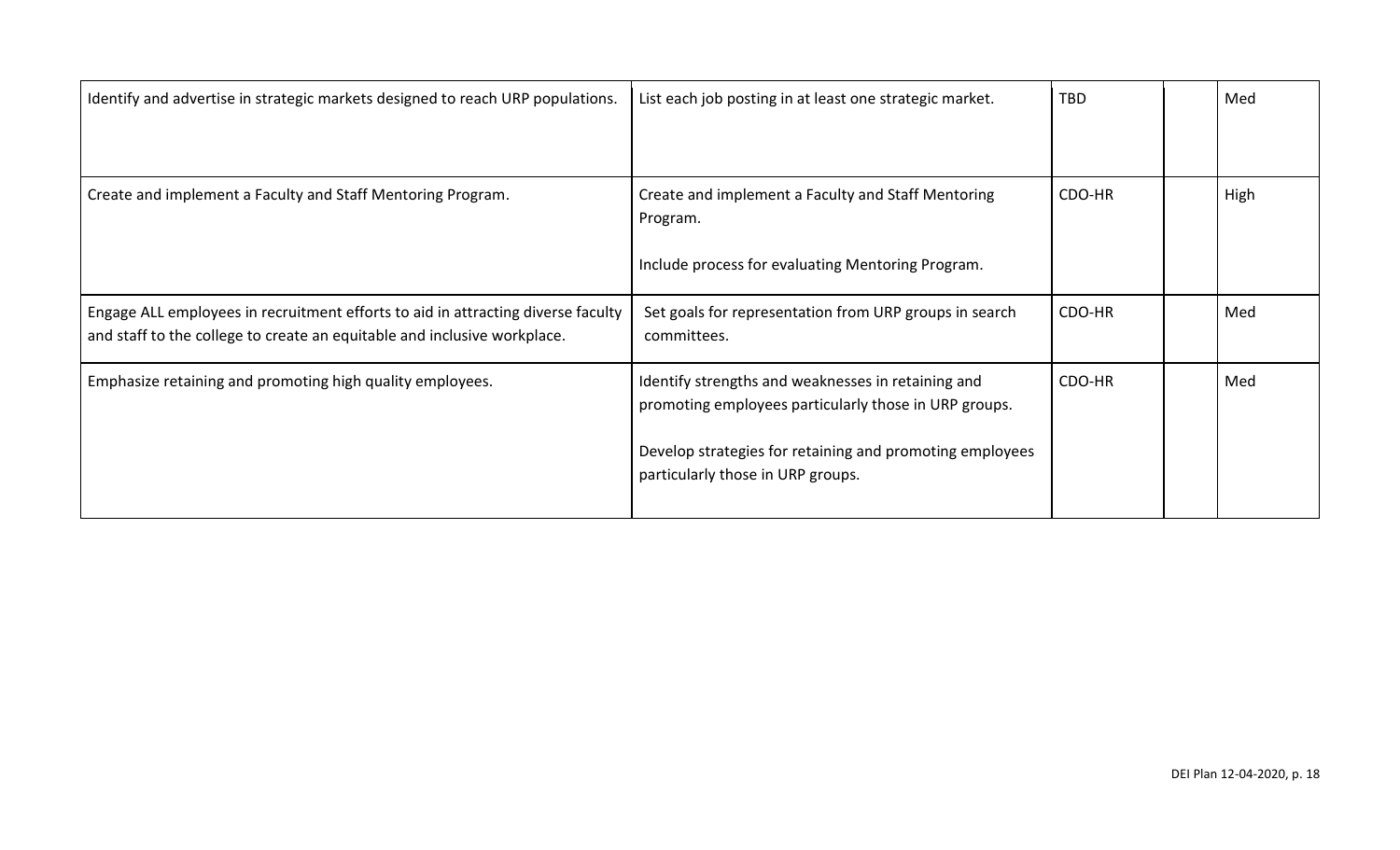| <b>Category: Employee Training and Development</b>                                                                                                 |                                                                                                                                                                                                                                                  |                           |       |                        |  |  |
|----------------------------------------------------------------------------------------------------------------------------------------------------|--------------------------------------------------------------------------------------------------------------------------------------------------------------------------------------------------------------------------------------------------|---------------------------|-------|------------------------|--|--|
| Goal: Provide on-going diversity, equity, and inclusion training and development for employees.                                                    |                                                                                                                                                                                                                                                  |                           |       |                        |  |  |
| Strategy                                                                                                                                           | <b>Action Items</b>                                                                                                                                                                                                                              | <b>CDO</b><br>Coordinator | Notes | Priority -<br>Timeline |  |  |
| Identify gaps in knowledge and skills pertaining to diversity,<br>equity and inclusion based on Campus Climate Survey and other<br>assessments.    | Publish results of Survey and assessments.<br>Develop training to address gaps in knowledge and skills. Training should<br>include method to evaluate improvements in knowledge and skills.                                                      | CDO-Acad                  |       | High                   |  |  |
| Provide diversity, equity and inclusion training for employees<br>based on data collected from Campus Climate Survey and other<br>assessments.     | Document evidence of diversity and inclusion activity and support as<br>reported on annual performance evaluations.<br>Document methods utilized to encourage and increase participation in<br>training.                                         | ALL                       |       | High                   |  |  |
| Identify funding sources for employee training and development<br>and resources (e.g. training materials to be housed in the library,<br>$etc.$ ). | Document funding sources for employee training and development and<br>resources.                                                                                                                                                                 | ALL                       |       | Med                    |  |  |
| Identify costs and resources associated with every strategy.                                                                                       | When monetary costs will be incurred record estimates or quotes.<br>Estimate time required to complete activities related to each strategy.<br>This information will be useful in determining the viability and<br>prioritization of activities. | ALL                       |       | Ongoing                |  |  |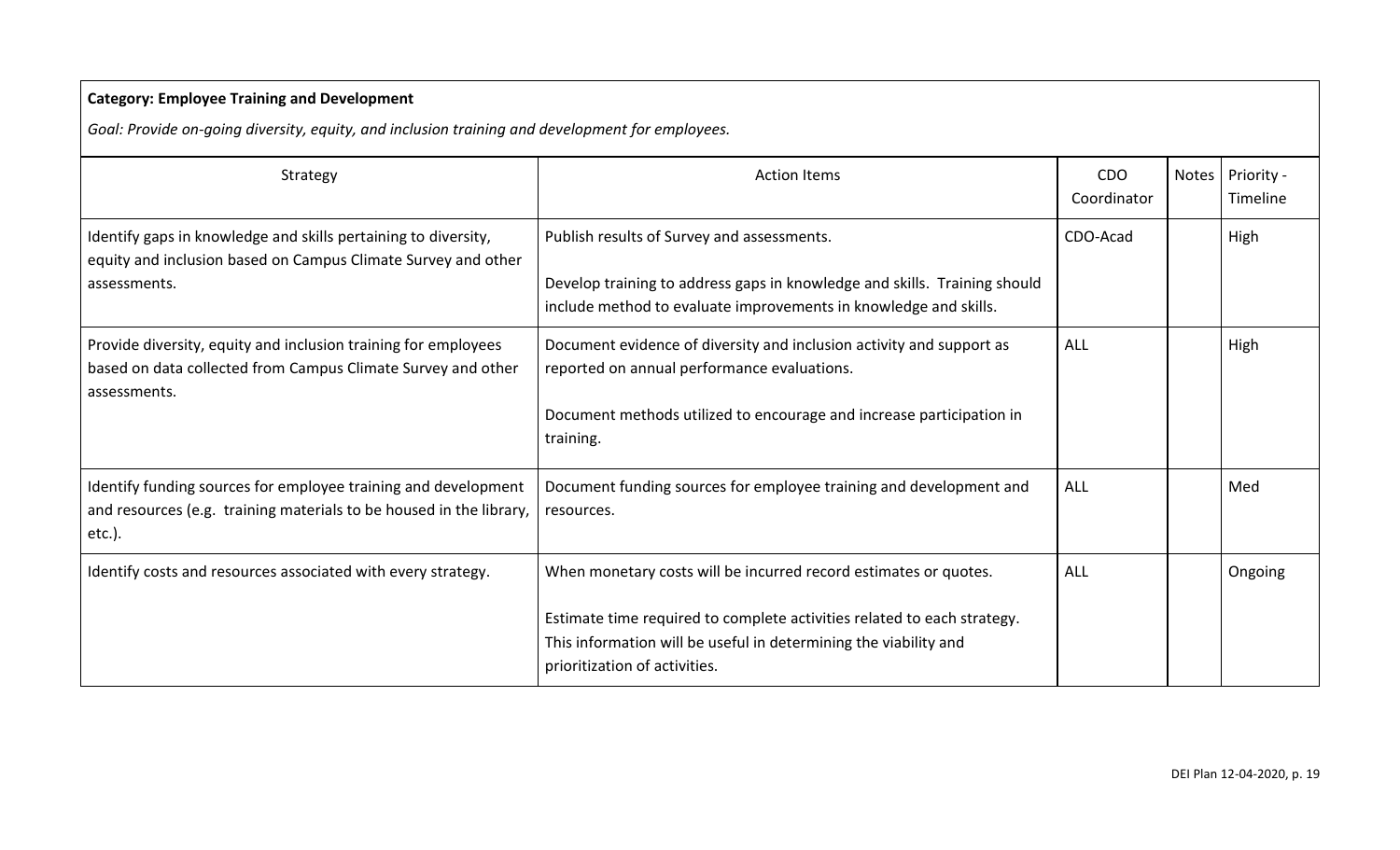| <b>Category: External Collaborations &amp; Partnerships</b><br>Goals: Partnerships in our service areas to promote diversity and inclusion on our campus and in our community. |                                                                                                                                                                                                                                    |                    |       |                        |  |  |
|--------------------------------------------------------------------------------------------------------------------------------------------------------------------------------|------------------------------------------------------------------------------------------------------------------------------------------------------------------------------------------------------------------------------------|--------------------|-------|------------------------|--|--|
| Strategy                                                                                                                                                                       | <b>Action Items</b>                                                                                                                                                                                                                | CDO<br>Coordinator | Notes | Priority -<br>Timeline |  |  |
| Establish a baseline of minority-owned vendors currently contracted<br>by the College's Office of Finance and Administration.                                                  | Identify minority-owned vendors currently contracted by BRCC.                                                                                                                                                                      | CDO-Plan           |       | Low                    |  |  |
| Strengthen minority-owned vendor programs.                                                                                                                                     | Establish best practices that foster equitable relationships with<br>diverse vendors.                                                                                                                                              | CDO-Plan           |       | Low                    |  |  |
| Foster collaborations with individuals and organizations that actively<br>promote diversity, equity, and inclusiveness.                                                        | Identify existing collaborations between BRCC and external<br>organizations and individuals.<br>Increase collaborations with external individuals and organizations<br>that actively promote diversity, equity, and inclusiveness. | All                |       | Med                    |  |  |
| Improve membership diversity within the College Board, Foundation<br>Board, and Advisory Groups.                                                                               | Increase diversity of memberships.                                                                                                                                                                                                 | CDO-Plan           |       | Low                    |  |  |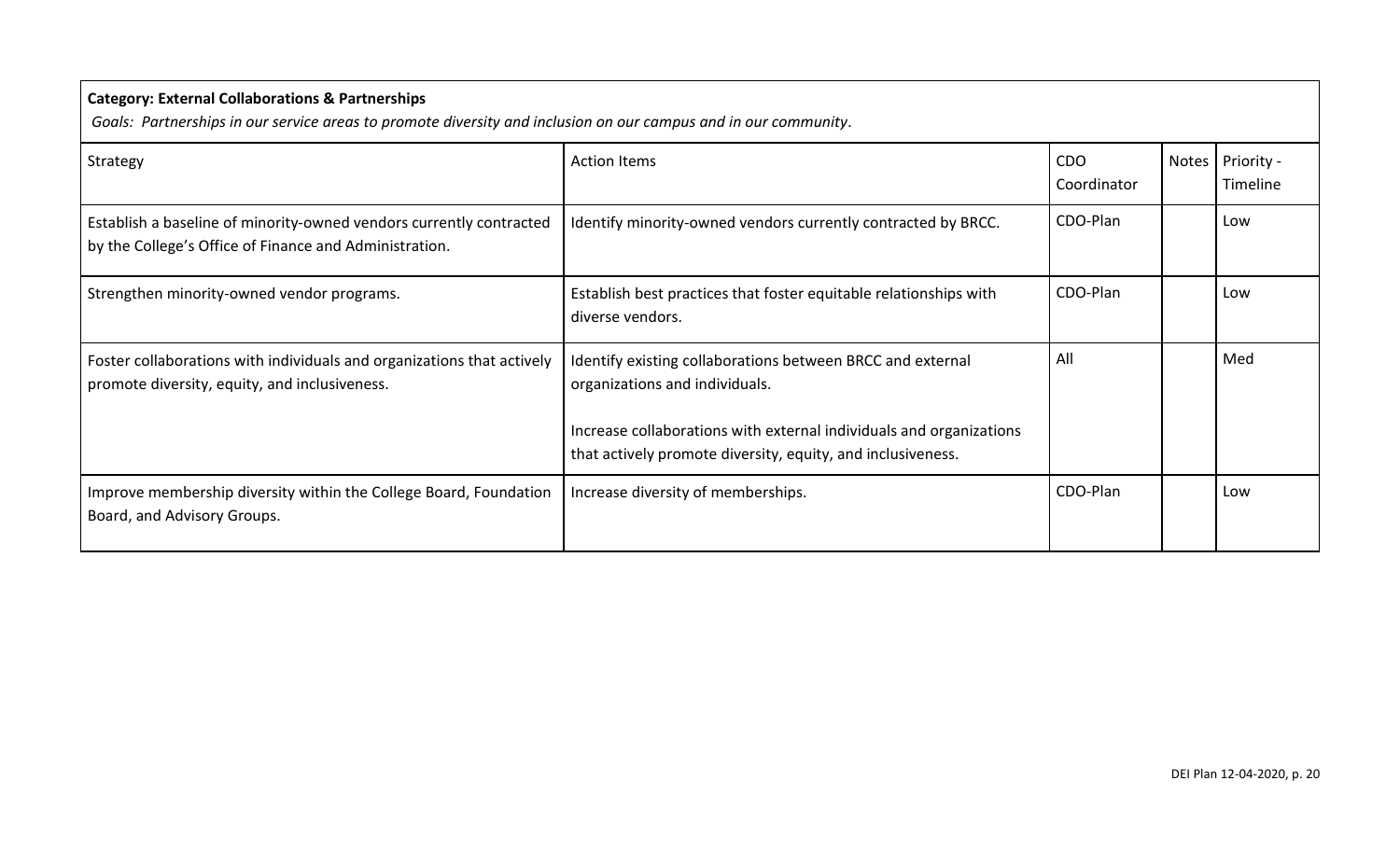| <b>Category: Assessment, Evaluation, and Reporting</b><br>Goal: An effective Diversity, Equity, and Inclusion Plan.                    |                                                                                                                                                                                                                                                                                                                                         |                    |                                                                                                                                                                                                          |                                                       |  |
|----------------------------------------------------------------------------------------------------------------------------------------|-----------------------------------------------------------------------------------------------------------------------------------------------------------------------------------------------------------------------------------------------------------------------------------------------------------------------------------------|--------------------|----------------------------------------------------------------------------------------------------------------------------------------------------------------------------------------------------------|-------------------------------------------------------|--|
| Strategy                                                                                                                               | <b>Action Items</b>                                                                                                                                                                                                                                                                                                                     | CDO<br>Coordinator | <b>Notes</b>                                                                                                                                                                                             | Priority - Timeline                                   |  |
| <b>Responsibility &amp; Accountability:</b><br>Review and evaluate the BRCC<br>Diversity, Equity, and Inclusion Plan<br>and its goals. | The CDOs in collaboration with the Diversity, Equity, and<br>Inclusion Council, will revise the DEI Plan to reflect current<br>needs and to ensure that it 1) continues to align with the<br>mission, vision, & values of BRCC; and 2) reflects the<br>diversity of our changing community.<br>Establish timeline for annual revisions. | All                |                                                                                                                                                                                                          | In progress. Approve and<br>finalize by January 2021. |  |
| <b>Responsibility &amp; Accountability:</b><br>Publish a year-end report documenting<br>College wide DEI activities.                   | Establish timeline for year-end report.<br>Identify contributors to report.<br>Coordinate contributions for report.<br>Submit year-end report to DEI Council for review and<br>approval.                                                                                                                                                | CDO-HR/PD          | The year-end report will include<br>input from College offices,<br>governance committees, etc.<br>Include recommendations for<br>priorities and new/revised<br>strategies for the next academic<br>year. |                                                       |  |
| <b>Responsibility &amp; Accountability:</b><br>Publish any revisions to BRCC<br>procedures.                                            | Evaluate impact of revisions to BRCC procedures on DEI.                                                                                                                                                                                                                                                                                 | CDO-HR/PD          |                                                                                                                                                                                                          |                                                       |  |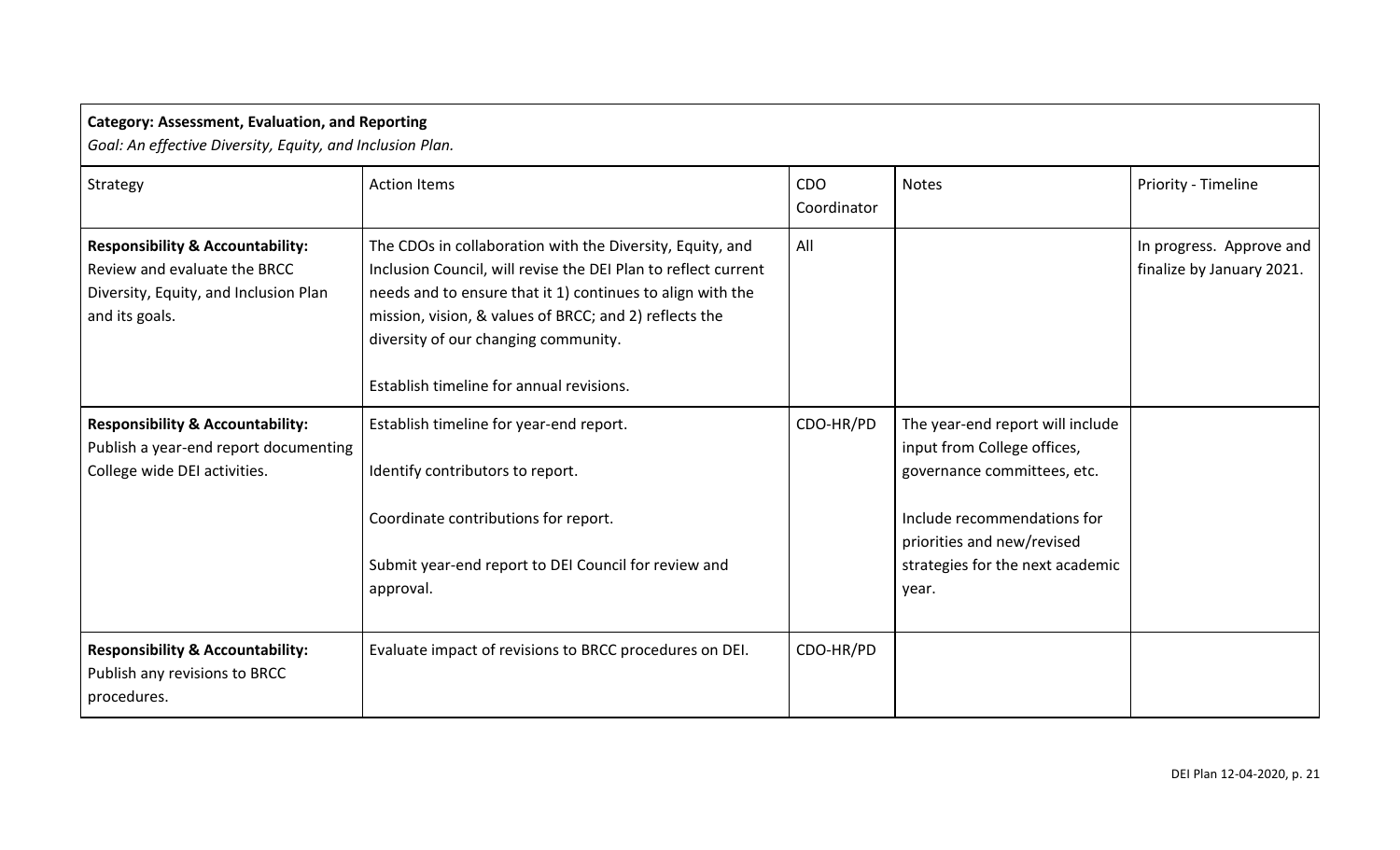| <b>Responsibility &amp; Accountability:</b><br>Publish academic divisions and WCE<br>goals and measures.                                                                                 | Evaluate measurement of academic divisions and WCE goals<br>to enhance DEI.                                                                                                                                                                                                                                                                                                                 | CDO-HR/PD              |                                                                                                           |
|------------------------------------------------------------------------------------------------------------------------------------------------------------------------------------------|---------------------------------------------------------------------------------------------------------------------------------------------------------------------------------------------------------------------------------------------------------------------------------------------------------------------------------------------------------------------------------------------|------------------------|-----------------------------------------------------------------------------------------------------------|
| <b>Campus Climate:</b><br>Review existing data from student<br>surveys to establish a baseline for<br>assessing incoming (new and<br>returning) students' initial views on<br>diversity. | Establish plan for assessing and evaluating students' views<br>when they first enroll and when they graduate.<br>Use results of Campus Climate Survey and other<br>assessments to inform decisions about future activities to<br>improve campus climate.                                                                                                                                    | CDO-Student<br>Affairs | In progress<br>Review of data from<br>years prior to December<br>2020 expected<br>completion: spring 2020 |
| <b>Student Access &amp; Opportunity:</b><br>Review recruitment, retention, support<br>services, and graduation strategies<br>across all college-credit and WCE<br>programs.              | Collect and report BRCC's student recruitment, retention,<br>graduation, and transfer rate data in year-end report by<br>student group, including URP.<br>Collect and report data for prior years.<br>Collect and report comparison data for service area and<br>other VCCS colleges.<br>Use data to inform decisions about future activities to<br>improve student access and opportunity. | CDO-Student<br>Affairs | High                                                                                                      |
| <b>Training &amp; Professional Development:</b><br>Review training and PD activities<br>related to diversity, equity, and<br>Inclusion.                                                  | Document participation in training and PD related to<br>diversity and inclusion activity.<br>Report findings of Campus Climate Assessment for<br>employees.                                                                                                                                                                                                                                 | CDO-HR/PD              | <b>High</b>                                                                                               |